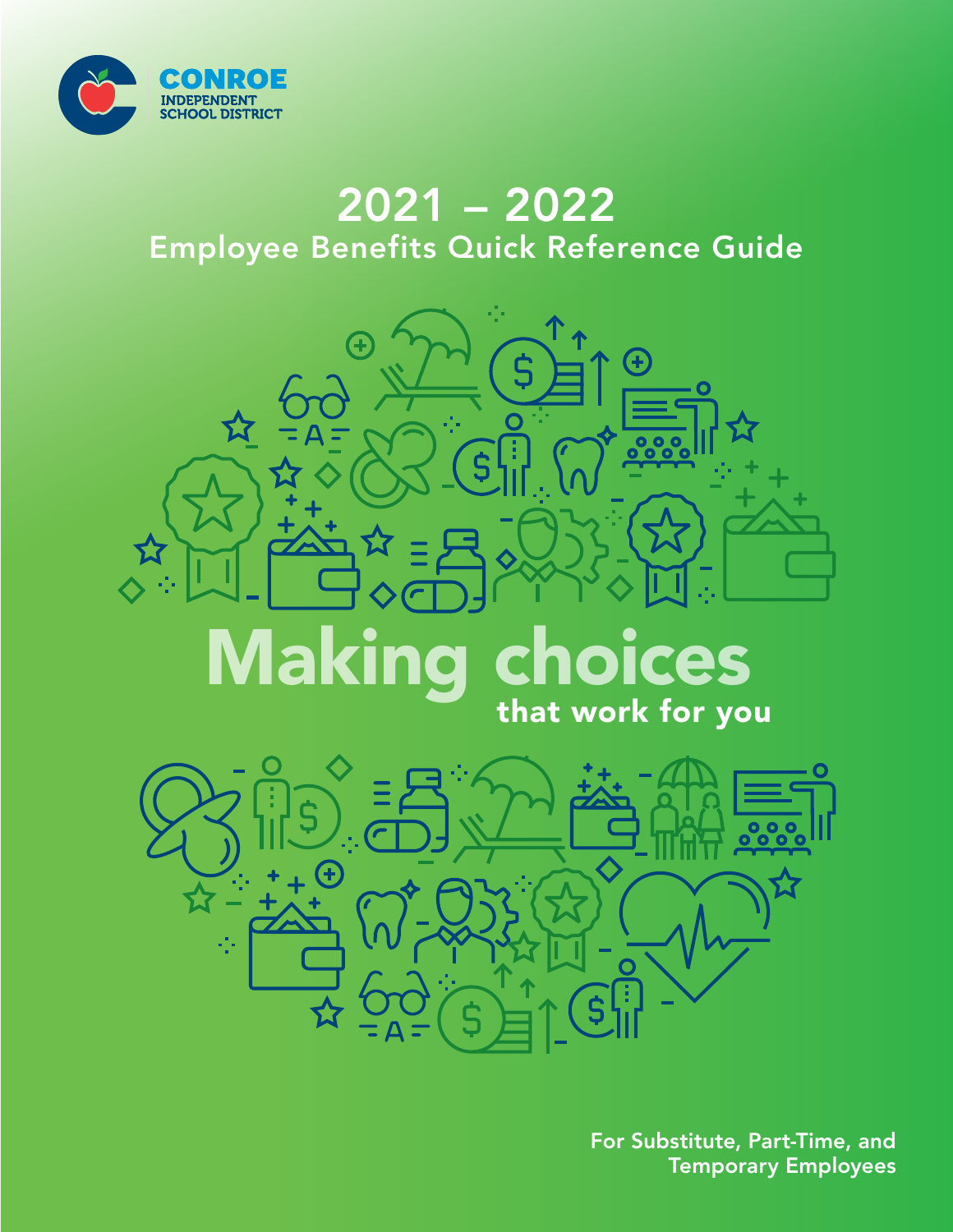



Conroe Independent School District (Conroe ISD) proudly offers an excellent benefits package to all qualifying employees and their eligible dependents.

As a substitute, part-time, or temporary employee, you may enroll in group medical coverage. This guide provides details about the enrollment process, a high-level overview of your medical plan options, and premiums for the 2021–2022 plan year. You can refer to this guide throughout the year.

For more detailed information, please review the plan documents available online at www.conroeisd.net/department/hr/ [plan-documents/](http://www.conroeisd.net/department/hr/plan-documents/). Printed documents may be requested by contacting the Conroe ISD Benefits Office at 936-709-7808 or benefitsoffice@conroeisd.net.

## Inside this guide

|                              | 4 |
|------------------------------|---|
|                              | 5 |
|                              | 7 |
|                              | 7 |
| Conroe ISD Employee Health & |   |
| Retirement savings plans -   |   |
|                              | 9 |
|                              |   |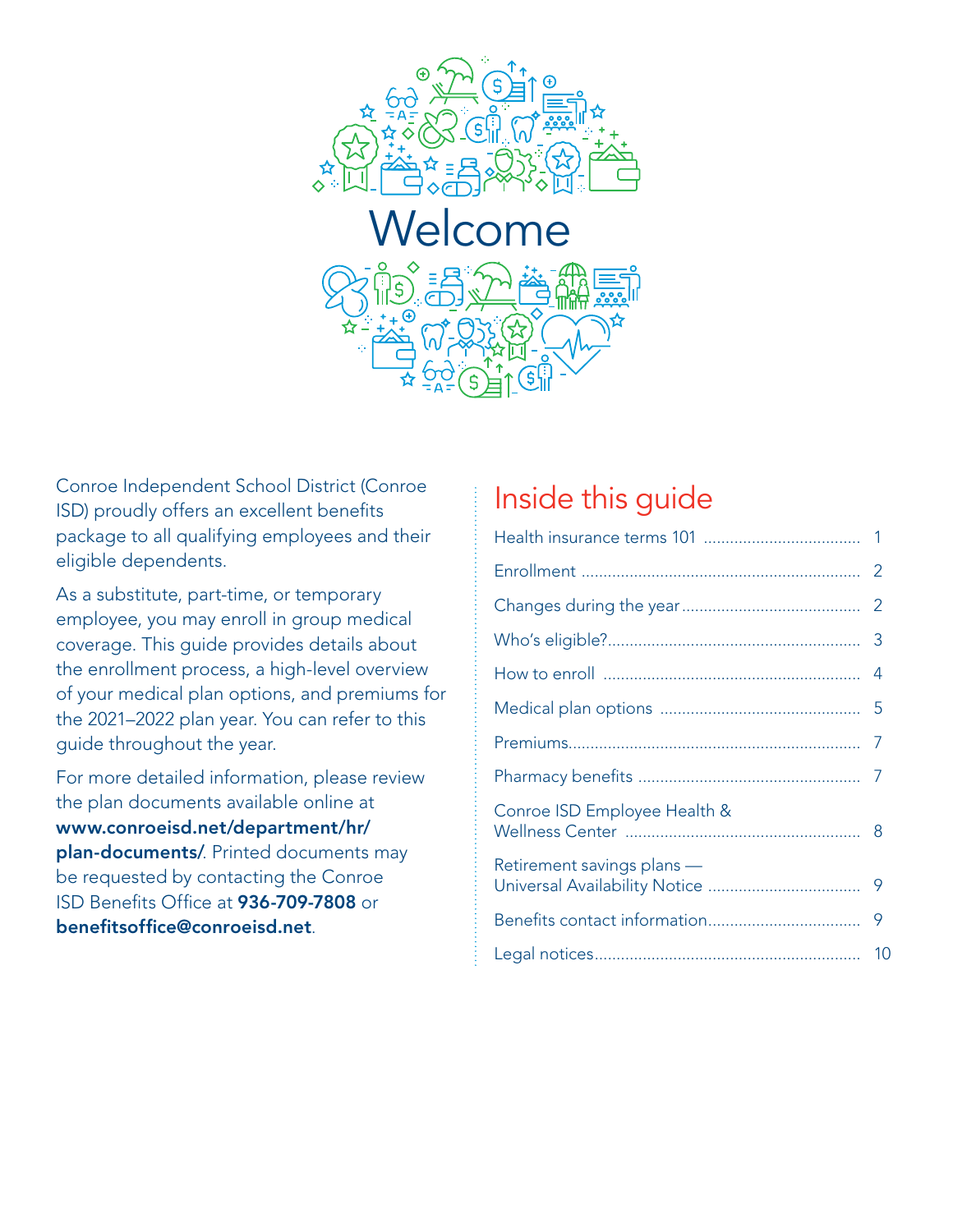## <span id="page-2-0"></span>Health insurance terms 101

Health insurance can be confusing. Refer to this list of common terms to help you understand the benefits and costs outlined in this guide.

Annual limit: A cap on the benefits your health plan pays in a plan year while you're enrolled. These caps are placed on particular services, such as prescriptions or hospitalizations. Annual limits may be placed on the dollar amount of covered services or on the number of visits that are covered for a service. After an annual limit is reached, you must pay all associated costs for the rest of the plan year.

Coinsurance: Your share of the cost for a covered health care service after reaching your deductible; usually calculated as a percentage (e.g., 20%) of the allowed amount for the service.

Copay or copayment: A set dollar amount you pay as your share of the cost for a medical service or item, like a doctor's visit.

Deductible: The amount you owe for covered health care services before your health plan begins to pay.

Formulary: A list of prescription drugs covered by a prescription drug plan; also called a drug list.

Network: The doctors, hospitals, and suppliers your health plan has contracted with to provide services to its members.

Out-of-pocket maximum: The most you will spend for covered services in a plan year. After you spend this amount on deductibles, coinsurance, and copayments, the health plan pays 100% for covered services.

Plan year: A 12-month period of benefits coverage under a group health plan. This 12-month period may not be the same as the calendar year (January 1-December 31 of the same year). The Conroe ISD plan year for non-calendar-year plans begins September 1 each year and ends August 31 of the following year. To find out when your plan year begins, check your plan documents.

> Precertification: Approval you get before receiving a health care service, treatment plan, prescription drug, or durable medical equipment, as required by your health plan. Check your plan documents to see what kind of service needs this approval. Precertification can also be called preauthorization, prior authorization, or prior approval.

> > Premium: The amount you pay for your health plan each month.

Primary care physician (PCP): A physician who directly provides or coordinates your health care services.

Referral: A written or electronic order from your PCP to see a specialist or receive certain medical services. In some health plans, if you don't get a referral first, the plan will not pay for the services.

Specialist: A physician specialist who focuses on a specific area of medicine to diagnose, manage, prevent, or treat certain types of symptoms and conditions.

Step therapy: A program requiring a person to try certain drugs before a particular brand-name drug will be paid by the plan. The first drugs are often generic and cost less.

For details about your plan's out-of-pocket costs, covered services, and limits, refer to the Conroe ISD plan documents, available on the Human Resources website at [www.conroeisd.net/department/hr/plan-documents/](http://www.conroeisd.net/department/hr/plan-documents/).

## Important: Availability of Summary of Benefits and Coverage (SBC)

Summaries of medical plans offered are available to help you make an informed choice about your medical coverage options. The summaries are online at www.conroeisd.net under Employees > Benefits > Benefits Enrollment. A paper copy is also available, free of charge, by contacting the Conroe ISD Benefits Office at 936-709-7808 or benefitsoffice@conroeisd.net.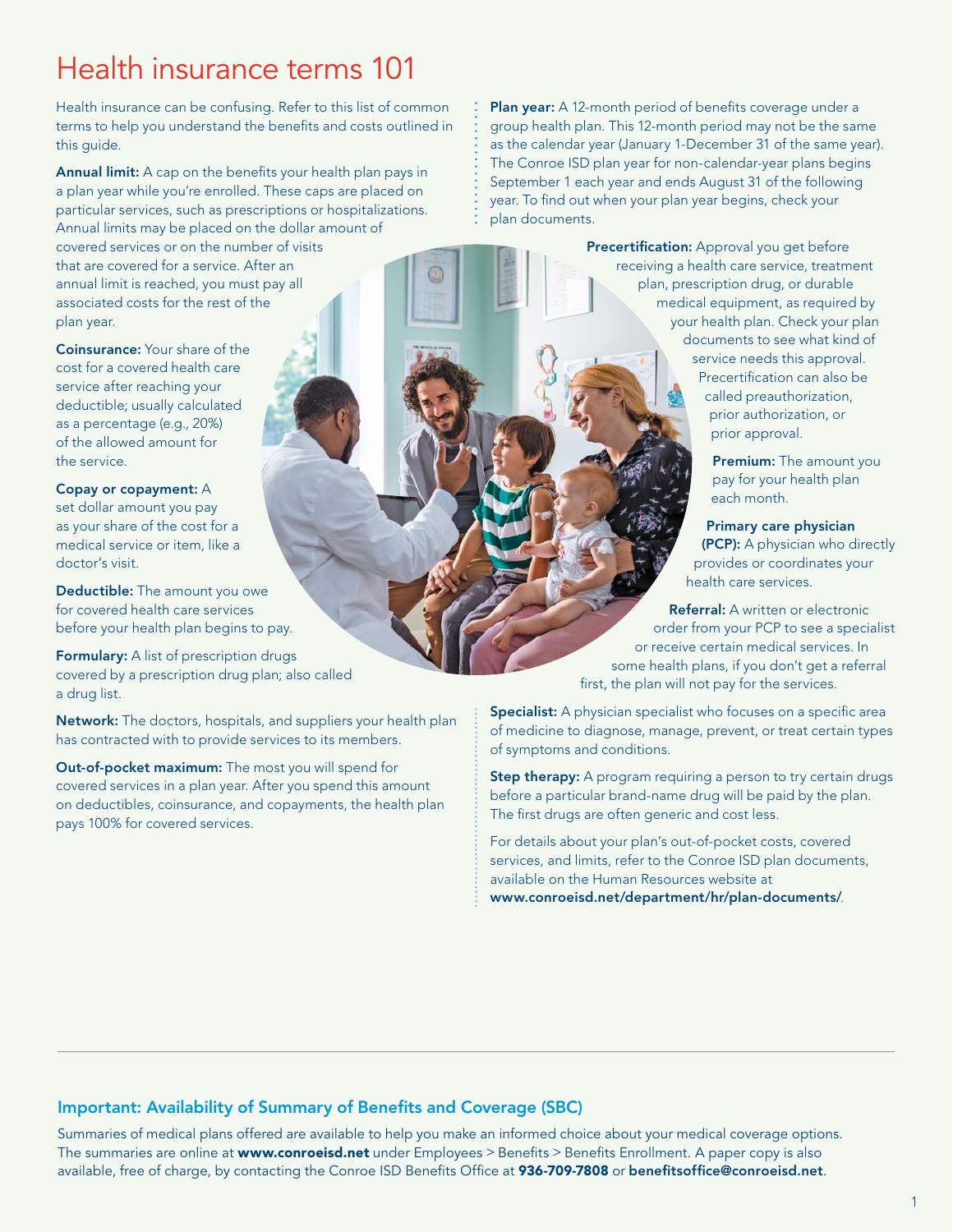## <span id="page-3-0"></span>Enrollment

Conroe ISD has contracted First Financial Administrators, Inc. (First Financial) to administer its Section 125 Flexible Benefits Plan, 457 and 403(b) retirement plans, and to assist with benefits enrollment.

In an effort to give you a faster response to questions concerning your benefits, such as how to enroll, how your benefits work, how to file a claim, or if you need other policy information, you may call First Financial toll-free at 1-800-523-8422. Representatives are available from 8:00 a.m. to 5:00 p.m., Monday through Friday.

### Annual enrollment (July 1 – 31, 2021)

During this time, you have the opportunity to review, change, or continue your benefits for the coming year. You are required to submit enrollment selections during this time, even if you do not elect any coverage through the District, or you wish to keep your coverage the same. New benefits will take effect September 1, 2021, and continue through August 31, 2022.



**Every employee** must enroll or decline beginning July 1, 2021, and no later than 11:59 p.m. July 31, 2021; changes take effect September 1, 2021.

**New employees:** Be sure to enroll in or decline benefits by your 31st calendar day of employment.

### New employees

 choose benefits that will meet the needs to enroll as a new employee will result As a new employee, you have 31 calendar days, beginning on your date of hire, to of you and your family. You are required to submit enrollment selections during this time, even if you do not elect any coverage through the District. Failure in forfeiture of coverage until the next annual enrollment period.

 of hire only if enrollment is completed When your coverage begins depends on your hire date and the date you complete enrollment. Coverage will begin the first day of the month following your date on or before this date. If you complete enrollment after the first day of the month following your date of hire, coverage will

begin the first day of the month following the date you complete enrollment. Premiums for all plans become due on the first date of coverage.

### All employees

 changes if you experience a qualifying Once you submit your enrollment elections as a new employee, or annual enrollment ends, you may only make event, such as marriage, divorce, birth or adoption of a child, death of a covered dependent, or a change in your spouse's employment status, to name a few. You have 30 calendar days from the event date to notify the Conroe ISD Benefits Office and make changes to your benefits (the notification period for Medicaid and CHIP eligibility is 60 days).

## Changes during the year



Once you submit your enrollment elections as a new employee, or annual enrollment ends, you may only make changes if you experience an IRS-defined change in status as listed below. Benefits changes must be consistent with the change in status. If you experience one of these life events, contact the Conroe ISD Benefits Office at benefitsoffice@ [conroeisd.net](mailto:benefitsoffice@conroeisd.net) or 936-709-7808 as soon as possible.

You only have 30 calendar days following the event date to make changes. For changes related to Medicaid and CHIP eligibility, the notification period is 60 days. Changes requested outside these time frames will not be permitted until the next annual enrollment period. A benefits specialist can explain which changes you're allowed to make.

Status changes that may make you eligible to update your benefits:\*

- · Marriage or divorce
- Birth or adoption
- **Death**
- · Dependent gains or loses eligibility
- Change in employment status of employee, spouse, or dependent affecting eligibility
- Change in coverage under another employer's plan, such as open enrollment of spouse's employer
- HIPAA special enrollment rights
- · Judgments, decrees, or orders
- Medicare or Medicaid entitlement
- Family and Medical Leave Act
- COBRA qualifying events
- · Cancellation due to reduction in hours of service
- Cancellation due to enrollment in a Qualified Health Plan

\*Please note that this is an outline only and does not indicate special facts and circumstances for various events and benefits.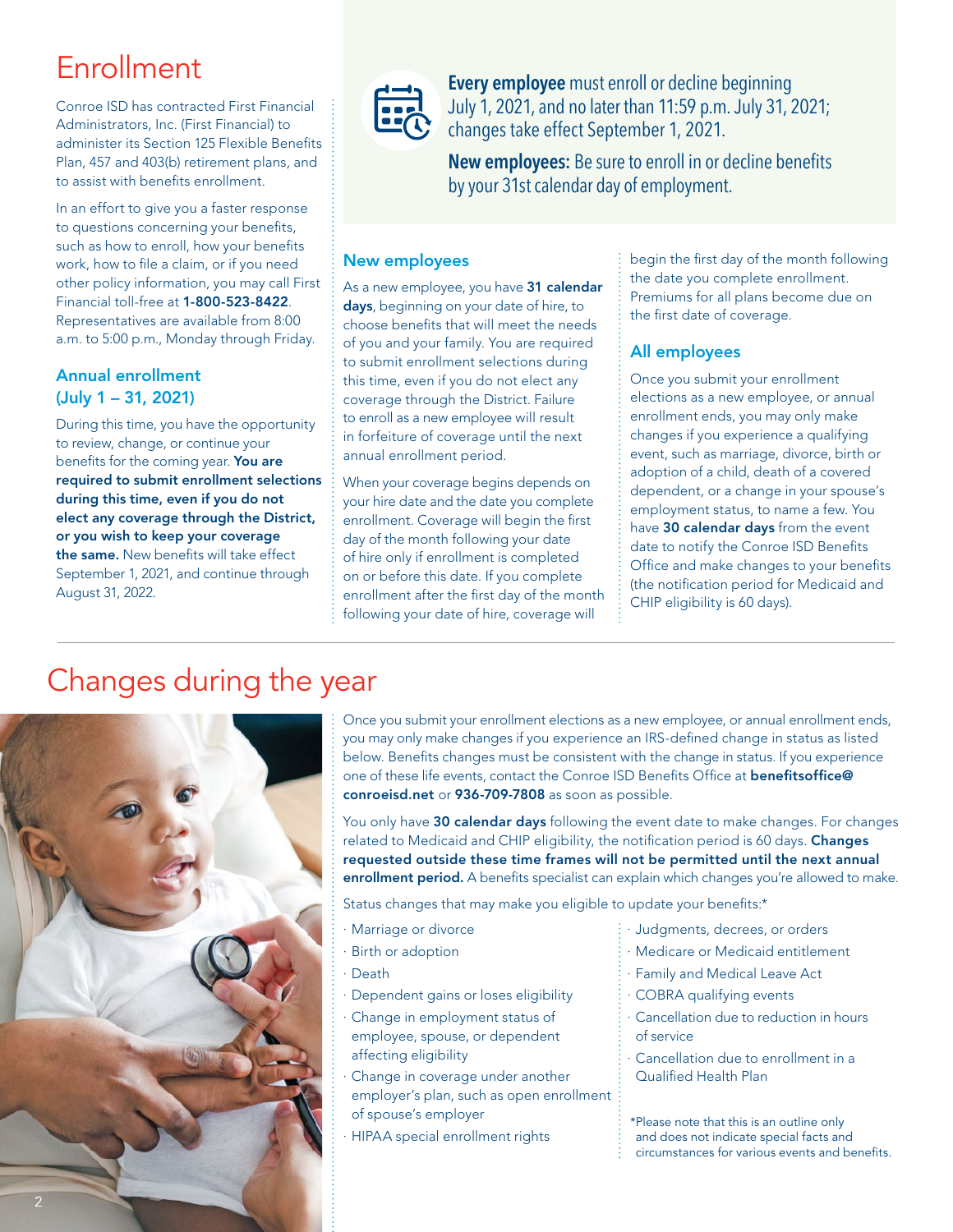## <span id="page-4-0"></span>Who's eligible?



You, your legal spouse, and your children under age 26\* are eligible for the benefits outlined in this guide. In order to cover a dependent, you must elect coverage for yourself. No person may be covered as both an employee and a dependent, and no person may be covered as a dependent of more than one employee.

You must work a minimum of 12 hours each week to maintain eligibility. To meet this requirement, substitutes must work a minimum of six full workdays each month. Note: Extended breaks in the school calendar, such as Thanksgiving, winter break, and spring break, that significantly impact the available workdays in a particular month may reduce the minimum six-day requirement for a month.

If your spouse is employed and has access to group medical coverage through his/her employer, he/she is not eligible for Conroe ISD group medical coverage. This exclusion does not apply if: your spouse does not work, is not eligible for coverage, has lost coverage as an active employee and has been offered continuation coverage under COBRA, or your spouse is covered by Medicare. If your spouse experiences a qualifying life event during the plan year, such as the loss of employment that results in a loss of medical coverage, he/she can be added to your Conroe ISD coverage. You must contact the CISD Benefits Office no later than 30 calendar days after the event date.

Note: Electing coverage for an ineligible person is not permitted. Doing so may cause you to pay premiums for someone who is not eligible for coverage. You could also be held liable for any claims paid for an ineligible dependent, and a claim could be denied if the insurance company determines the individual does not meet eligibility requirements. If your spouse's or child's eligibility status changes during the year for any reason other than age, you must promptly contact the CISD Benefits Office to remove the ineligible dependent.

### Note for children living outside a medical plan service area

If you enroll your eligible dependent child in the Charter Kelsey-Seybold or Nexus ACO R Memorial Hermann plan, and he/she attends a school or resides with a custodial parent outside the plan's service area, then your child may qualify for the dependent out-of-area medical plan. Be sure to list each child's full and correct address in the dependent section of FFenroll (the enrollment site), and contact the CISD Benefits Office for further assistance.

## Dependent eligibility audits

Dependent eligibility audits may be conducted periodically to ensure covered dependents meet plan eligibility requirements. In the event of an audit, notices requesting proof of eligibility will be mailed to plan participants. Not responding to an audit request will result in termination of dependent coverage. If a dependent's eligibility status changes during the plan year, you should contact the CISD Benefits Office immediately to request a change of election.



 child, child under court order, and grandchild. For a grandchild \*A child includes your natural child, stepchild, legally adopted to be considered your child, the child must either be in your court-ordered custody, or must live with you and be claimed as a tax dependent according to IRS guidelines. With proof of disability, a child who is unmarried, totally disabled, and primarily depends on you for support and maintenance prior to age 26 is eligible for continued coverage beyond the maximum age limit.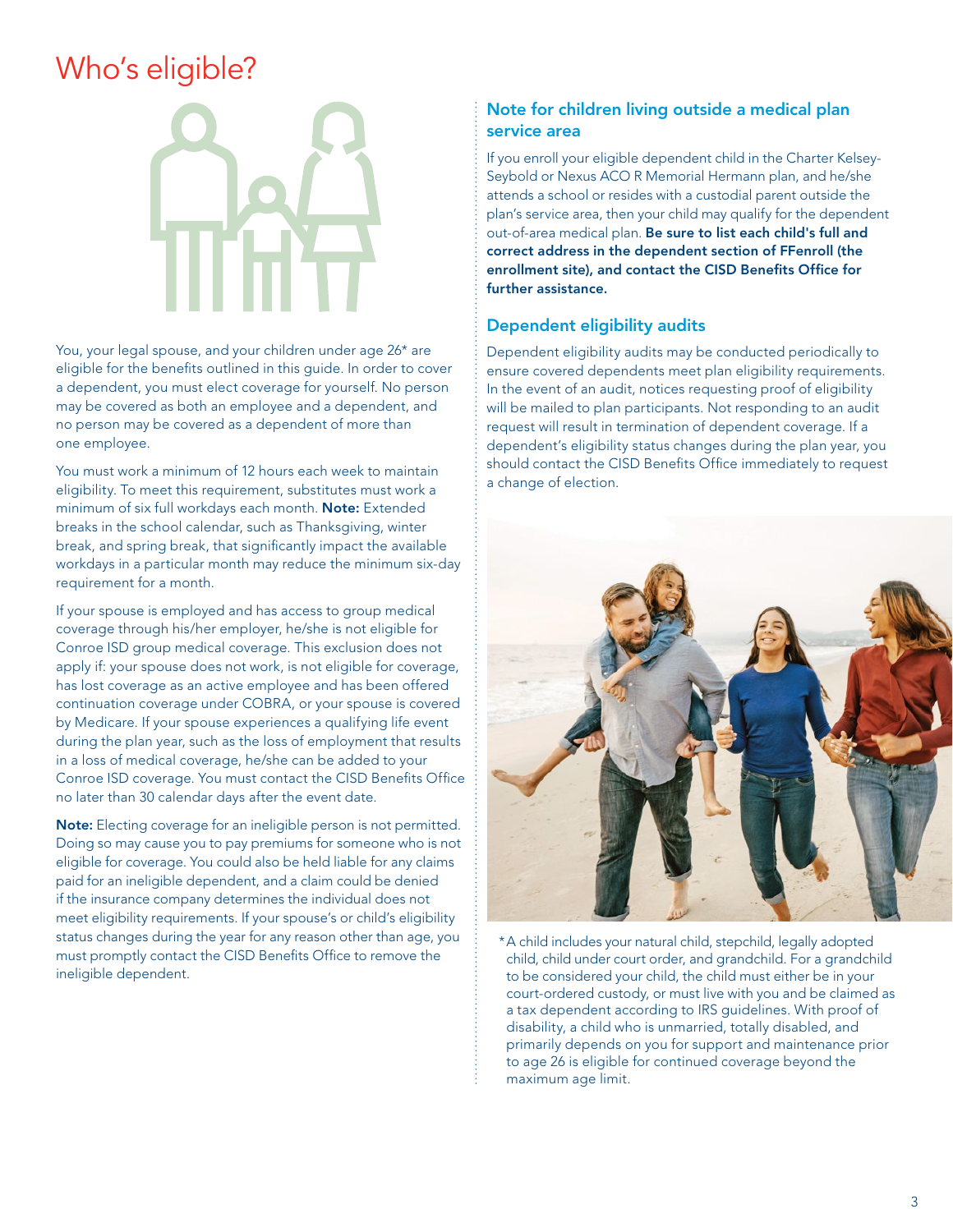## <span id="page-5-0"></span>How to enroll

### Prepare

Consider the needs of you and your family for the coming year.

Have the date of birth and Social Security number handy for your spouse and child(ren), if you're enrolling them.

## Enroll (or Decline)

 Enroll/decline between July 1 and 31, 2021, or by your 31st calendar day of employment (new employees) at www.conroeisd.net using the Insurance Enrollment link under Employees > Employee Logins. Or go to [ffga.benselect.com/enroll](http://ffga.benselect.com/enroll).

**Q** Log in and follow the instructions to complete your enrollment. You must complete all enrollment steps and electronically sign your confirmation form for your selections to become effective.

**Tip:** Successful completion of the enrollment process occurs when the Sign & Submit section states, "Congratulations, your enrollment is now complete." "Electronic Signature on File" will also appear on the employee signature line of the Benefit Confirmation/Deduction Authorization form generated by the FFenroll enrollment system.



- Review your confirmation statement to ensure your elections are correct.
- Print/Save a copy of your confirmation statement for your records.

For technical assistance with the enrollment site, please contact the FFenroll Help Desk at 1-855-523-8422. Representatives are available Monday through Friday from 7:00 a.m. to 5:00 p.m.

### Premium payments

- Submit your first payment for one calendar month immediately upon enrollment. Premiums for subsequent months must be received by the 20th day of each preceding month (e.g., November premium due by October 20).
	- To pay by check or money order payable to First Financial Administrators, Inc., mail to:
	- Processing/Medical Payment First Financial Administrators, Inc. PO Box 670329 Houston, TX 77267-0329
	- To pay by phone, call First Financial at 1-800-523-8422 and ask for the Conroe ISD Processor. Provide your credit card information for a onetime payment or schedule recurring payments. A 3% service fee will be added for credit card payments.

## Log-in steps

To log in, enter your CISD employee number or full Social Security number (SSN) without any dashes in the appropriate box.

Enter your personal identification number (PIN) in the appropriate box. Your default PIN is a sixdigit sequence of the last four digits of your SSN followed by the last two digits of your birth year. Example: If the last four digits of your SSN are 1234 and you were born in 1970, then your PIN will be 123470.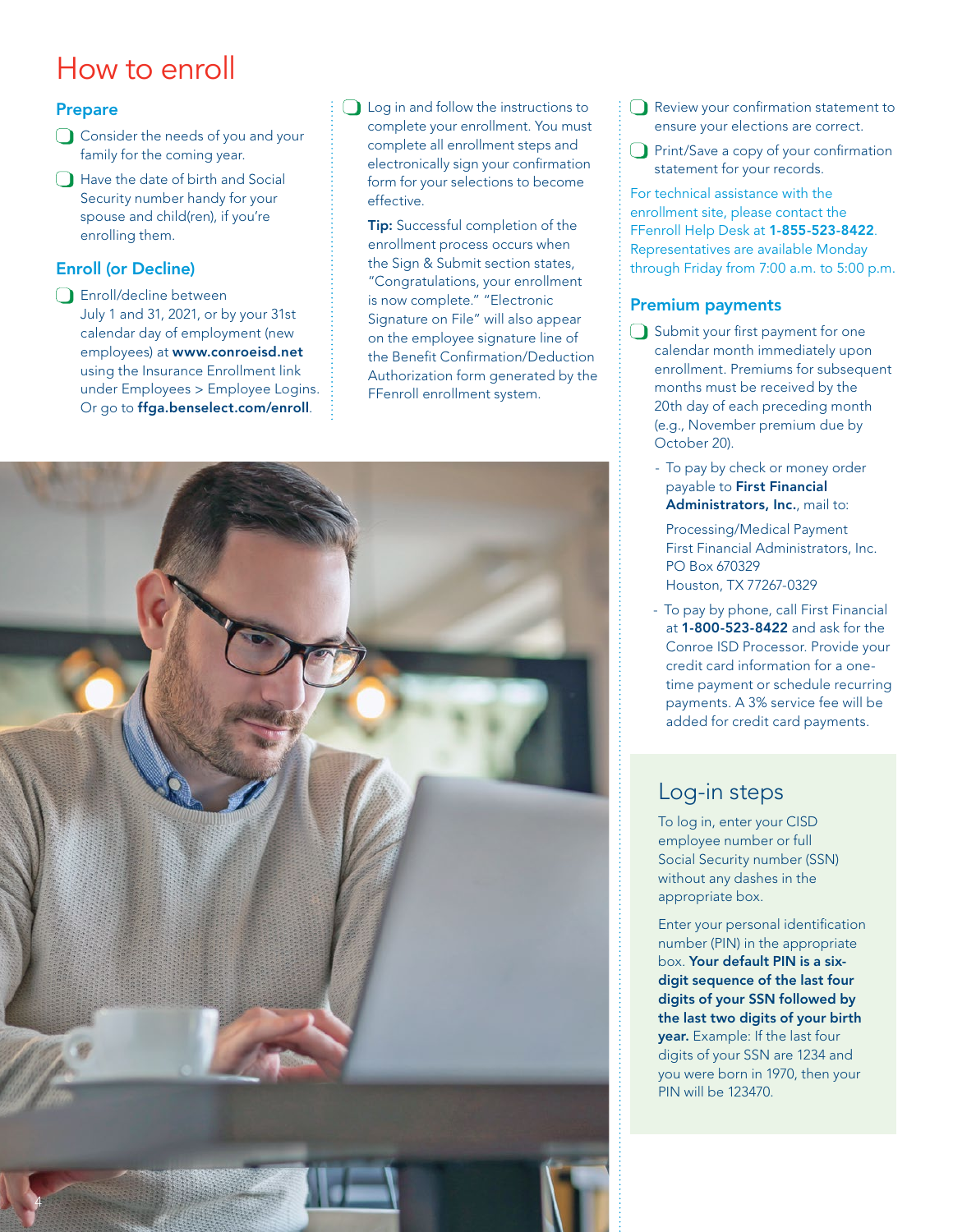## <span id="page-6-0"></span>Medical plan options administered by UnitedHealthcare®

Conroe ISD offers three self-funded medical plan options administered by UnitedHealthcare for you to choose from:

#### Charter Kelsey-Seybold, Nexus ACO R Memorial Hermann, and Choice Plus HDHP. With this arrangement,

UnitedHealthcare does not insure our employees, but rather processes and pays claims with money we provide from premiums, coinsurance, copays, deductibles, and the school district contributions. This means Conroe ISD and its participating employees, as a group, pay for the entire cost of all our medical and prescription drug expenses.

As employees and participants of the plan, we have the responsibility of paying attention to the entire cost of our health care choices. The bottom line is — we are all paying for it. When annual expenses exceed annual revenue of the plans, we must make changes in premium structures and/or plan designs for the following year.

Enrollment in a CISD medical plan includes UnitedHealthcare tools to help you make the most of your benefits. Cost estimators can aid in minimizing your out-of-pocket costs, as well as costs to the plan.

## Charter Kelsey-Seybold Plan year is September 1 – August 31

This coordinated care plan exclusively utilizes Kelsey-Seybold providers to offer affordable premiums and copays. Plan members will automatically have Kelsey-Seybold assigned as their primary care physician (PCP), with the ability to go to any Kelsey-Seybold PCP.

Referrals will not be required for Kelsey-Seybold specialists, or for mental health and substance abuse specialists (search for these providers by logging in to www.myuhc.com). Your Kelsey-Seybold specialist may refer you to an affiliate specialist.

Cost sharing consists of copays, deductibles, and coinsurance for network providers only. Services and supplies received outside the network are not covered unless obtained in a true emergency. Major hospitals such as CHI St. Luke's Health, HCA Houston Healthcare, Houston Methodist, select Memorial Hermann facilities, and Texas Children's Hospital are included in the

network. Please note that while Texas Children's Hospital is in the network, Texas Children's Pediatrics is not. Also, MD Anderson is not in the network, but should you have a rare form of cancer that cannot be treated by the Kelsey-Seybold Cancer Center, you may be referred to MD Anderson.

Plan members will have access to 24/7 appointment scheduling online and by phone, Saturday sick-care appointments at select locations, and an after-hours nurse hotline. You can also get medical care through a Video Visit with a Kelsey-Seybold provider who can access your medical records and send secure updates to your PCP.

### Nexus ACO R Memorial Hermann Plan year is September 1 – August 31

This is an accountable care organization (ACO) plan that uses a tiered design of Memorial Hermann (Tier 1) and UHC Choice (Tier 2) networks. You and any covered dependents are required to select a PCP from the UnitedHealthcare Nexus ACO R network who will help manage your care. Once enrolled, you can change your PCP anytime by calling the phone number on your health plan ID card or by visiting www.myuhc.com.

If you need to see a specialist, you will need an electronic referral from your PCP; otherwise, the services will not be covered. Exceptions to the referral requirement are emergency care, urgent care, gynecological visits, obstetrical visits, annual screening mammograms, mental health practitioner visits, and routine eye exams.

 Houston Healthcare, Houston Methodist, Cost sharing consists of copays, deductibles, and coinsurance. You will get the most out of your benefits by using Tier 1 providers, so look for the blue Tier 1 dot in the UnitedHealthcare provider directory when choosing doctors, hospitals, and other health care providers. The Tier 1 hospital is Memorial Hermann; major hospitals in the Tier 2 network include CHI St. Luke's Health, HCA MD Anderson Cancer Center, and Texas Children's Hospital. Since benefits are for network providers only, services received from an out-of-network provider are not covered unless there is a true medical emergency.

### Choice Plus HDHP Plan year is January 1 – December 31

This plan is an exclusive provider organization that operates under a broad network called "Choice Plus." You will have direct access (no referral required) to any doctor, hospital, or other health care provider for covered services and supplies. Selecting a PCP to help manage your medical care is encouraged but not required.

Cost sharing is based on deductibles and coinsurance, so you will need to pay the full contracted (or non-contracted) amount for medical care, supplies, and prescriptions until you have satisfied applicable calendar-year deductibles. Because the Choice Plus HDHP plan year is based on the calendar year, deductibles and out-of-pocket maximums reset each January 1. The amount the plan pays depends on whether services and supplies are obtained from network or out-of-network providers. Preventive care is covered at 100% when you use a network doctor, and you will pay lower out-of-pocket costs when using network providers for covered expenses. There is no limit on your out-of-pocket costs when you use out-of-network providers.

Enrollment in Choice Plus HDHP makes you eligible for a health savings account (HSA). An HSA permits an individual to set aside money to pay for unreimbursed medical costs in a separate account on a tax-free basis. Account funds are available as deposits are received. An HSA is similar to a health flexible spending account (FSA) except that the balance in an HSA can be carried over from year to year, unlike an FSA balance which must be spent during a plan year. Contributions to an HSA are in addition to premiums collected for the HDHP coverage. Maximum HSA contribution amounts for 2021 are \$3,600 for individual coverage and \$7,200 for family coverage. If you or your spouse contributes to an HSA, you are not eligible to participate in a health FSA plan, nor are you eligible to obtain care from the Conroe ISD Employee Health & Wellness Center.

Note: Provider network affiliations are subject to change at any time and are not based on the Conroe ISD plan year. Log in to www.myuhc.com or the UnitedHealthcare app for the most up-to-date information.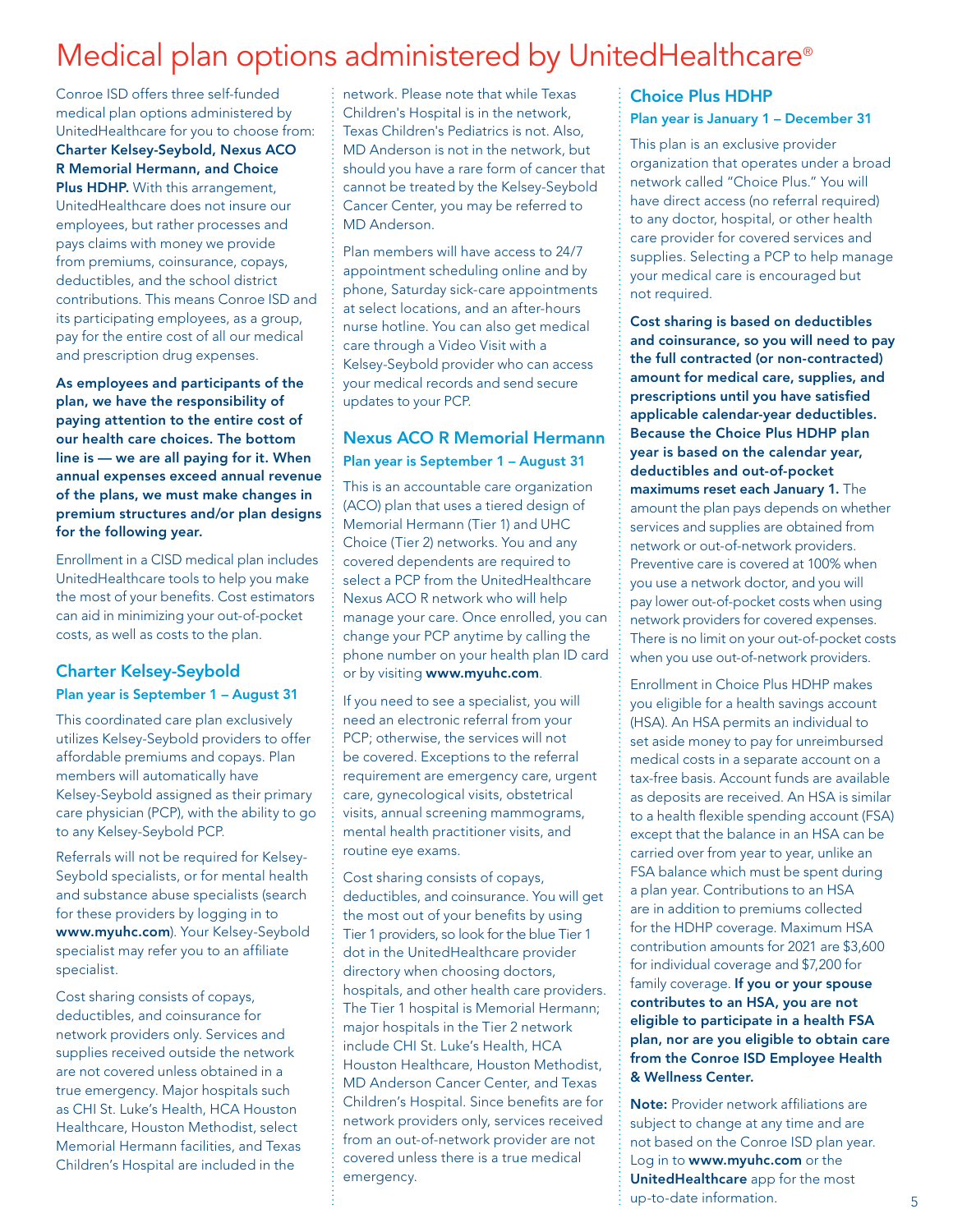# 2021 – 2022 medical plan key features deductible and out-of-pocket maximum accumulators<br>will reset January 1, 2022, and each January 1 thereafter.

The chart below shows what you pay for common types of covered services.

If you enroll in (or change to) Choice Plus HDHP, your deductible and out-of-pocket maximum accumulators

| <b>Plan Features</b>                                                                                                                             | <b>Charter Kelsey-Seybold</b><br>Plan Year 9/1 - 8/31 | <b>Nexus ACO R Memorial Hermann</b><br>Plan Year 9/1 - 8/31                                                                 |                                                        | <b>Choice Plus HDHP</b><br>Plan Year 1/1 - 12/31                                                                              |                                                    |
|--------------------------------------------------------------------------------------------------------------------------------------------------|-------------------------------------------------------|-----------------------------------------------------------------------------------------------------------------------------|--------------------------------------------------------|-------------------------------------------------------------------------------------------------------------------------------|----------------------------------------------------|
|                                                                                                                                                  |                                                       | Tier 1<br><b>Maximum</b><br><b>Savings</b>                                                                                  | Tier 2<br><b>Higher Out-of-</b><br><b>Pocket Costs</b> | <b>Network</b>                                                                                                                | <b>Out of Network</b>                              |
|                                                                                                                                                  |                                                       | Deductibles and out-of-pocket maximums<br>cross-apply when using both Tier 1 and<br>Tier 2 providers in the same plan year. |                                                        | All medical care, supplies, and prescriptions<br>subject to deductible before coinsurance applies,<br>unless otherwise noted. |                                                    |
| <b>Deductible</b>                                                                                                                                |                                                       |                                                                                                                             |                                                        |                                                                                                                               |                                                    |
| Individual                                                                                                                                       | \$1,200                                               | \$1,500                                                                                                                     | \$2,750                                                | \$3,500                                                                                                                       | \$6,900                                            |
| Family                                                                                                                                           | \$3,000                                               | \$3,750                                                                                                                     | \$6,875                                                | \$7,000                                                                                                                       | \$13,800                                           |
| Out-of-Pocket Maximum (includes deductibles, copays, and coinsurance)                                                                            |                                                       |                                                                                                                             |                                                        |                                                                                                                               |                                                    |
| Individual                                                                                                                                       | \$6,250                                               | \$7,350                                                                                                                     | \$8,150                                                | \$7,000                                                                                                                       | Unlimited                                          |
| Family                                                                                                                                           | \$12,500                                              | \$14,700                                                                                                                    | \$16,300                                               | \$14,000                                                                                                                      | Unlimited                                          |
| <b>Office Visit</b>                                                                                                                              |                                                       |                                                                                                                             |                                                        |                                                                                                                               |                                                    |
| Primary Care Physician                                                                                                                           | $$35$ copay                                           | \$40 copay                                                                                                                  | 35% after Tier 2<br>deductible                         | 30% after deductible                                                                                                          | 50% after deductible                               |
| Specialist                                                                                                                                       | $$50$ copay                                           | $$55$ copay                                                                                                                 | 35% after Tier 2<br>deductible                         | 30% after deductible                                                                                                          | 50% after deductible                               |
| Conroe ISD Employee Health<br>& Wellness Center                                                                                                  | \$10                                                  |                                                                                                                             | \$10                                                   | \$10 (not eligible if you or<br>your spouse contributes<br>to an HSA)                                                         | N/A                                                |
| <b>Convenience Clinic</b>                                                                                                                        | N/A                                                   |                                                                                                                             | \$55 copay                                             | 30% after deductible                                                                                                          | 50% after deductible                               |
| Preventive Care (subject to age and frequency limits)                                                                                            |                                                       |                                                                                                                             |                                                        |                                                                                                                               |                                                    |
| Routine Physical Exams,<br>Preventive Care Immunizations,<br>Well-Woman Preventive Visits,<br>Routine Cancer Screenings,<br><b>Prenatal Care</b> | \$0 (plan pays 100%)                                  | \$0 (plan pays 100%)                                                                                                        |                                                        | \$0 (plan pays 100%)                                                                                                          | Not covered                                        |
| <b>Hospital, Surgery, and Specialty Service</b>                                                                                                  |                                                       |                                                                                                                             |                                                        |                                                                                                                               |                                                    |
| <b>Emergency Room</b>                                                                                                                            | 20% after<br>deductible plus<br>$$250$ copay          | 20% after Tier 1<br>deductible plus<br>$$250$ copay                                                                         | 20% after Tier 1<br>deductible plus<br>$$250$ copay    | 30% after deductible<br>plus \$150 copay                                                                                      | 30% after deductible<br>plus \$150 copay           |
| <b>Urgent Care Center</b>                                                                                                                        | \$75 copay                                            |                                                                                                                             | \$75 copay                                             | 30% after deductible                                                                                                          | 50% after deductible                               |
| Diagnostic Lab and X-Ray                                                                                                                         | \$0 (plan pays 100%)                                  |                                                                                                                             | \$0 (plan pays 100%)                                   | 30% after deductible                                                                                                          | 50% after deductible                               |
| Complex Imaging                                                                                                                                  | $$100$ copay                                          |                                                                                                                             | $$100$ copay                                           | 30% after deductible                                                                                                          | 50% after deductible                               |
| Inpatient Hospital and<br><b>Physician Care</b>                                                                                                  | 10% after<br>deductible                               | 20% after Tier 1<br>deductible                                                                                              | 35% after Tier 2<br>deductible                         | 30% after deductible                                                                                                          | 50% after deductible plus<br>\$500 admission copay |
| <b>Virtual Visit</b>                                                                                                                             | $$15$ copay                                           |                                                                                                                             | $$15$ copay                                            | 30% after deductible                                                                                                          | N/A                                                |
| Virtual Visit - Mental Health                                                                                                                    | \$50 copay                                            |                                                                                                                             | \$55 copay                                             | 30% after deductible                                                                                                          | N/A                                                |
| Kelsey-Seybold PCP/Specialist<br><b>Video Visit</b>                                                                                              | \$35/\$50 copay                                       | N/A<br>N/A                                                                                                                  |                                                        | N/A                                                                                                                           | N/A                                                |
| <b>Pharmacy Benefits (Flex Base 3-Tier)</b>                                                                                                      |                                                       |                                                                                                                             |                                                        |                                                                                                                               |                                                    |
| Prescription Drug Deductible<br>(waived for Tier 1 medications)                                                                                  | \$200 per individual,<br>per plan year                |                                                                                                                             | \$200 per individual, per plan year                    | N/A                                                                                                                           | N/A                                                |
| <b>Prescriptions (Retail)</b>                                                                                                                    |                                                       |                                                                                                                             |                                                        |                                                                                                                               |                                                    |
| Tier 1 (mostly generic)                                                                                                                          | $$15$ copay                                           |                                                                                                                             | \$15 copay                                             | 30% after deductible                                                                                                          | Not covered                                        |
| Tier 2 (mainly preferred<br>brand name)                                                                                                          | $$60$ copay                                           | \$60 copay                                                                                                                  |                                                        | 30% after deductible                                                                                                          | Not covered                                        |
| Tier 3 (highest cost)                                                                                                                            | $$120$ copay                                          |                                                                                                                             | $$120$ copay                                           | 30% after deductible                                                                                                          | Not covered                                        |
| <b>Prescriptions (Specialty)</b>                                                                                                                 |                                                       |                                                                                                                             |                                                        |                                                                                                                               |                                                    |
| Must use Optum Specialty<br>Pharmacy for specialty<br>medications (limit 30-day supply)                                                          | \$250 copay                                           | $$250$ copay                                                                                                                |                                                        | 30% after deductible                                                                                                          | Not covered                                        |
| <b>Prescriptions (Mail order)</b>                                                                                                                |                                                       |                                                                                                                             |                                                        |                                                                                                                               |                                                    |
| Tier 1 (mostly generic)                                                                                                                          | $$30$ copay                                           |                                                                                                                             | $$30$ copay                                            | 30% after deductible                                                                                                          | Not covered                                        |
| Tier 2 (mainly preferred<br>brand name)                                                                                                          | $$120$ copay                                          | $$120$ copay                                                                                                                |                                                        | 30% after deductible                                                                                                          | Not covered                                        |
| Tier 3 (highest cost)                                                                                                                            | \$240 copay                                           | \$240 copay                                                                                                                 |                                                        | 30% after deductible                                                                                                          | Not covered                                        |

6

Your privacy is important to us. All medical information on record with UnitedHealthcare is confidential and is not shared with Conroe ISD. 6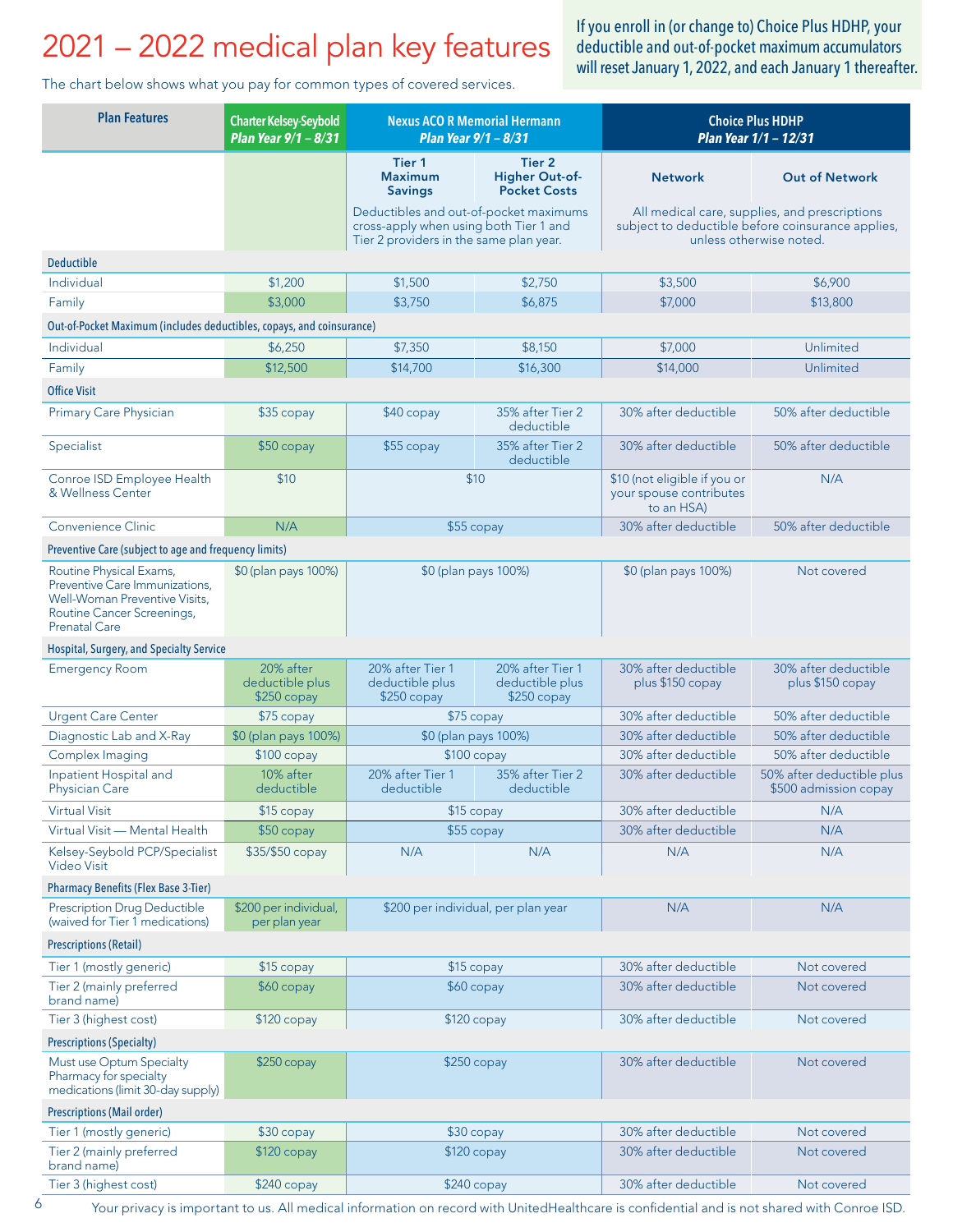## <span id="page-8-0"></span>Premiums

| Monthly Medical Premiums* |                               |                                               |                         |  |
|---------------------------|-------------------------------|-----------------------------------------------|-------------------------|--|
|                           | <b>Charter Kelsey-Seybold</b> | <b>Nexus ACO R</b><br><b>Memorial Hermann</b> | <b>Choice Plus HDHP</b> |  |
| Employee Only             | \$606.00                      | \$642.00                                      | \$540.00                |  |
| Employee + Spouse         | \$1,460.00                    | \$1,512.00                                    | \$1,202.00              |  |
| Employee + Child(ren)     | \$974.00                      | \$1,100.00                                    | \$844.00                |  |
| Employee + Family         | \$1,600.00                    | \$1,678.00                                    | \$1,388.00              |  |

\*Add \$10 if anyone enrolled is a tobacco user.

If you elect to enroll in medical coverage, you will be responsible for the full premium, without any contribution from the District, and you must submit payment by the 20th day of each preceding month (e.g., November premium due by October 20). All premiums must be sent to the District's third-party administrator as described. If you fail to timely pay the monthly premiums, or you do not work the minimum hours/days to maintain eligibility, the District will proceed with the coverage cancellation process.

#### To pay by check or money order payable to First Financial Administrators, Inc., mail to:

Processing/Medical Payment First Financial Administrators, Inc. PO Box 670329 Houston, TX 77267-0329

To pay by phone, call First Financial at 1-800-523-8422 and ask for the Conroe ISD Processor. Provide your credit card information for a one-time payment or schedule recurring payments. A 3% service fee will be added for credit card payments.

## Pharmacy benefits managed by OptumRx®



OptumRx will manage your prescription drug plan, which is included with your UnitedHealthcare medical coverage. As the pharmacy benefits manager, OptumRx provides easy and cost-effective ways to get the medication you need.

#### You get:

- · Coverage for most drugs
- · Mail-order convenience
- · A choice of pharmacies, including retail chains
- · Personal support for specialty medicine needs with Optum® Specialty Pharmacy
- · Online plan tools to find what you need fast: prices, forms, pharmacies, and more

#### How does the plan work?

 the price. The higher the tier, the higher It's pretty straightforward. Each drug covered by the plan falls under a different level or tier. The lower the tier, the lower the price.

Tip: To get the best price, let your doctor know which drugs your plan covers, including those in the lower tiers. You can use the **UnitedHealthcare** app or log in to **www.myuhc.com** to confirm coverage and costs.

## What do you pay?

Again, it's simple. You either pay a flat fee or a percentage of the drug's price, depending on the medical plan you choose. The exact cost depends on the tier your medicine is in.

### Here's where to find exact costs:

Before you enroll: This guide gives you details that show what you'll pay for your medicine. Note the prescription drug deductible for the Charter Kelsey-Seybold and Nexus ACO R Memorial Hermann plans. You can avoid this deductible by taking a Tier 1 drug.

After you enroll: Sign up for your personalized website at www.myuhc.com and also download the UnitedHealthcare app. Then log in anytime to estimate drug costs or compare prices between a local pharmacy and mail order.

If your doctor prescribes, or you request, a brand-name drug when a generic equivalent is available, you must pay the difference in cost (if any) between the brand-name drug and the generic drug, plus the applicable copayment/ coinsurance.

## Your safety comes first

Your pharmacy benefits come with safety checks on the drugs your doctor prescribes. That could mean you need special approval before a drug is covered, or OptumRx might ask your doctor to prescribe another drug. Your doctor can always ask for an exception.

Formulary classification, prior authorization list, and exclusions list are subject to change. Changes are not based on the Conroe ISD plan year. Visit **www.myuhc.com** for the most up-to-date information.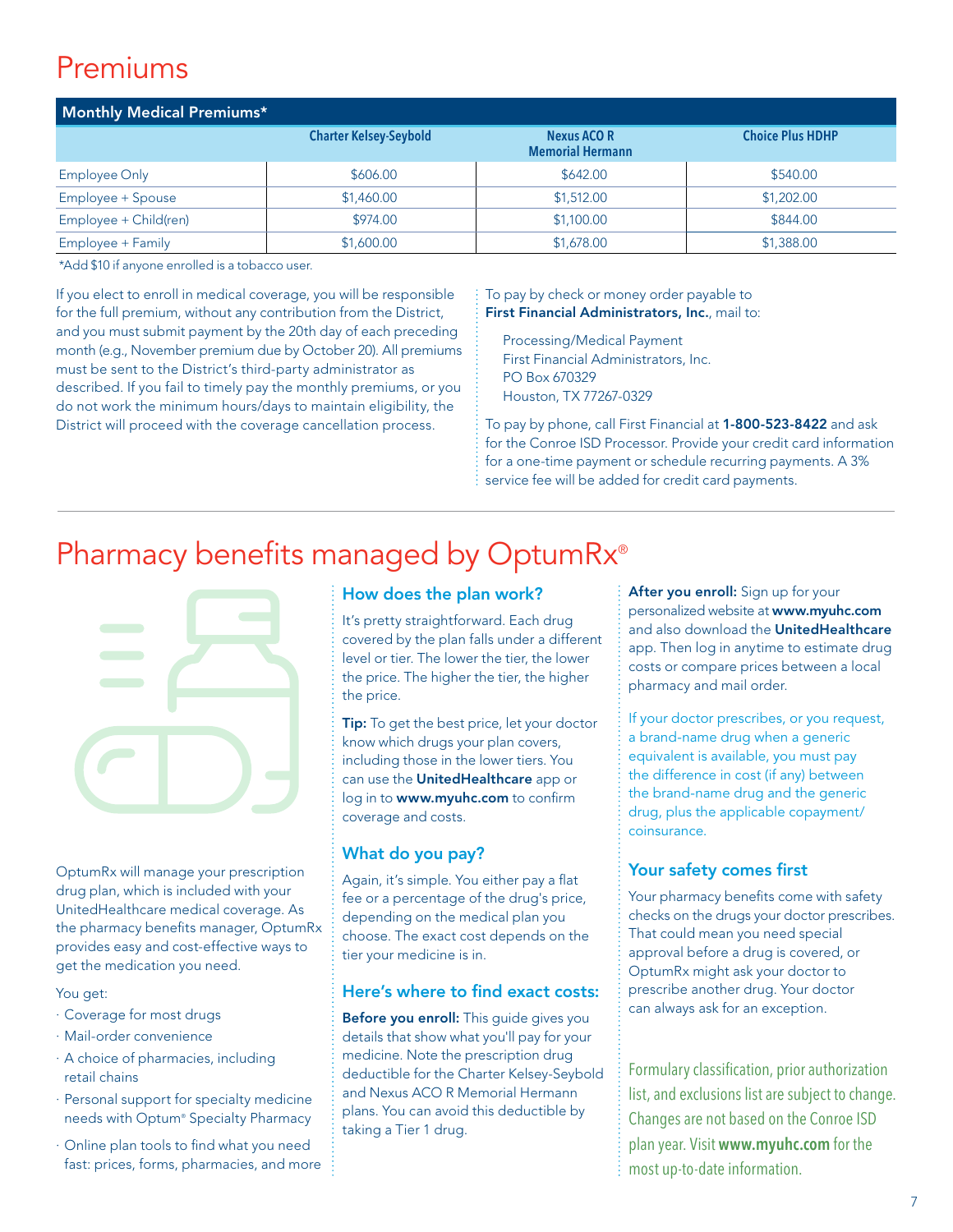## <span id="page-9-0"></span>Pharmacy benefits managed by OptumRx® (continued)

### What medicine is covered?

This pharmacy plan covers most drugs. However, some medications are not covered because there are similar covered alternatives that either work the same way but are available at a lower cost, or are available without a prescription (over-the-counter medication). View the drug exclusions list online at www.conroeisd.net under Employees > Benefits > Medical/Pharmacy Benefits.

#### Here's how to check:

Before you enroll: Visit www.conroeisd.net then go to Employees > Benefits > Medical/Pharmacy Benefits. From there, you can locate and review the Prescription Drug List.

After you enroll: Just log in to your personal website at www.myuhc.com or the UnitedHealthcare app to check coverage and estimate drug costs. No Internet? Call the phone number on your health plan ID card.

### How do you get your medicine?

For occasional prescriptions: Visit your local retail pharmacy for medicine you won't take too long, like antibiotics. For the best cost, use a network pharmacy. You can find one at www.myuhc.com or by using your UnitedHealthcare app.

For ongoing prescriptions: Use OptumRx home delivery for medicine you take regularly, like drugs to treat blood pressure, cholesterol, or diabetes. You may order up to a 90-day supply for the cost of a 60-day supply, and you can set up medication reminders and automatic refills.

Or …

For specialty medications: Use Optum Specialty Pharmacy for medicine that treats more complex conditions, like rheumatoid arthritis and multiple sclerosis.\* Your medicine is packed securely, so it arrives safe and sound. Optum Specialty Pharmacy can also help you with any questions you may have on dosage or side effects. Call toll-free 1-877-838-2907 for assistance.

\*Some drugs may only be covered when dispensed by Optum Specialty Pharmacy.

## Conroe ISD Employee Health & Wellness Center

Conroe ISD, in partnership with Memorial Hermann Medical Group, provides a health and wellness center where employees and their eligible dependents can obtain a variety of medical services at a reduced cost.

The Center places a high priority on preventive health, medical screenings, and lifestyle changes to help you plan for and achieve a lifetime of optimal health. Services also include diagnosis and treatment of common illnesses and injuries like cold, flu, cough, sore throat, earache, sinus infection, and minor cuts and lacerations, as well as chronic disease management for conditions such as diabetes and hypertension.

**Cost:** \$10 for Conroe ISD group medical plan members, including Charter Kelsey-Seybold plan members

> \$50 for all other Conroe ISD employees

Appointments are recommended and preferred. Walk-in patients for sick visits and acute care needs will be taken up to 45 minutes prior to closing time, or when the Center reaches maximum capacity. Patients seeking walk-in visits are strongly encouraged to call ahead to determine availability, especially during peak times, such as cold and flu season, after school, and on Saturdays.

Physicals and well-person, follow-up, and chronic care visits must be scheduled in advance to allow sufficient time to complete the visit and promote a better patient experience.

#### Conroe ISD Employee Health & Wellness Center

#### Located at:

19675 I-45 South, Suite 100 Conroe, TX 77385 (on the Oak Ridge Elementary School campus) 281-465-2873 [www.conroeisdclinic.com](http://www.conroeisdclinic.com) 

Hours: Monday – 7:00 a.m. to 6:00 p.m. Tuesday – 10:00 a.m. to 6:00 p.m. Wednesday – 7:00 a.m. to 6:00 p.m. Thursday – 10:00 a.m. to 6:00 p.m. Friday – 8:00 a.m. to 4:00 p.m.

Saturday – 8:00 a.m. to 12:00 noon Sunday – Closed

Conroe ISD Nexus ACO R Memorial Hermann plan members wanting to designate the wellness center as their primary care physician should use UnitedHealthcare provider ID 00007094721002.

Note: Individuals enrolled in a health savings account (HSA) are not eligible to receive services from the Center.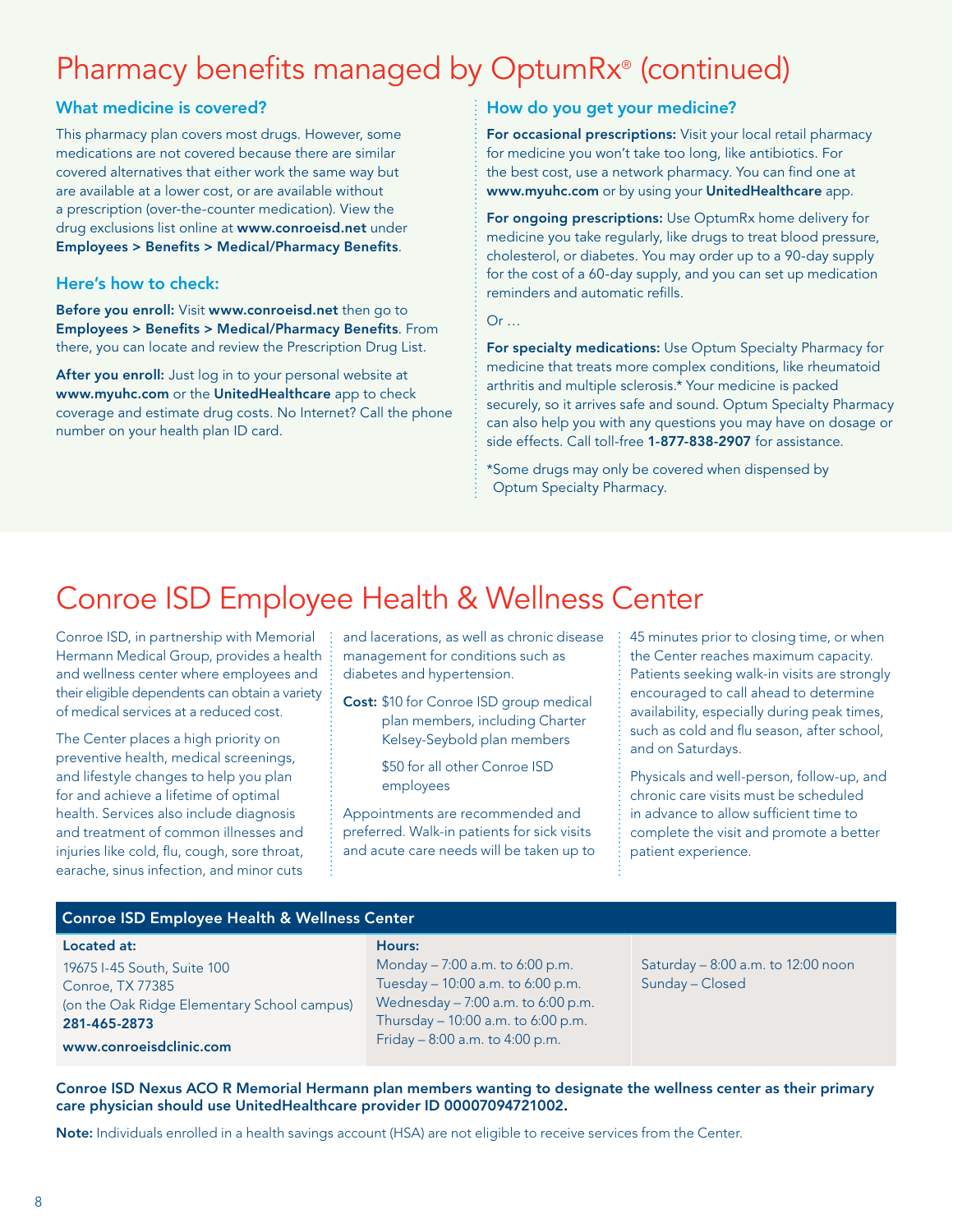## <span id="page-10-0"></span>Retirement savings plans — Universal Availability Notice

In compliance with the requirements of IRC §403(b)(12)(A)(ii), this Notice advises you of the voluntary 403(b) program established and maintained for the benefit of all employees.

Conroe ISD makes available voluntary 403(b) and 457 plans to all employees, including full-time, part-time, and substitute. These plans allow employees to save a portion of their income for retirement without paying tax on the contributions until they are withdrawn from the plan. Establishment of these accounts and changes in contribution amounts may be made at any time. They are not part of the annual enrollment or new hire enrollment processes.

To get started, log in to www.ffga.com to view Conroe ISD's retirement plan options and availability. Your contributions to a 403(b) plan must be made to an investment provider on the approved list for Conroe ISD. Before enrolling in an approved plan, you must first establish an account with one of the registered agents. Once you have executed an investment contract and established an account, you can begin making contributions.

For 2021, you may defer from your wages a maximum of \$19,500 to all 403(b) and 457 plans, unless you will reach age 50 or older during the year. In that case, you would be eligible to contribute an additional \$6,500. Deferrals may not exceed 100% of your wages.

For assistance with enrollment in a retirement plan, you may contact the District's third-party administrator, First Financial Administrators, Inc., or a representative from one of the investment companies listed on www.ffga.com. Additional information about the provisions and options is available by contacting First Financial at 1-800-523-8422 or from their website, www.ffga.com.

Conroe ISD does not hire or contract with any financial agent other than First Financial Administrators, Inc. No financial agent "representing" Conroe ISD will ever call you at home or send you an email. Further, agents are prohibited from soliciting or conducting business on District property. Because investment strategies are a personal decision that each employee should investigate on his/her own, Conroe ISD makes no recommendation or approval of individual 403(b) plans, sales representatives, agents, or financial advisors.

## Benefits contact information



936-709-7808

FFenroll Help Desk

benefitsoffice@conroeisd.net www.conroeisd.net/hr/benefits First Financial Administrators, Inc. 1-855-523-8422

## Group Health Benefits

|  |  | Medical (Group #917439) |
|--|--|-------------------------|
|--|--|-------------------------|

| UnitedHealthcare Member Services |  |  |
|----------------------------------|--|--|
|----------------------------------|--|--|

| Charter Kelsey-Seybold Medical Plan          | 1-877-805-1970                 |
|----------------------------------------------|--------------------------------|
| Nexus ACO R Memorial Hermann Medical Plan    | 1-888-383-0132                 |
|                                              | 1-866-314-0335                 |
| Dependent OOA Medical Plan                   | 1-866-633-2446                 |
|                                              | www.myuhc.com                  |
|                                              | 1-877-844-4999                 |
|                                              | 1-888-331-3408                 |
|                                              | 1-877-201-5328                 |
|                                              |                                |
|                                              | 713-442-0000                   |
|                                              | www.kelsey-seybold.com         |
| <b>Pharmacy (Group ID: CONROE)</b>           |                                |
|                                              | 1-844-722-1702                 |
|                                              | www.myuhc.com                  |
| Health Savings Account (Employer ID: FFA217) |                                |
|                                              | 1-866-853-3539<br>www.ffga.com |



| First Financial Administrators, Inc. | JR Cornejo,                     |
|--------------------------------------|---------------------------------|
| 1-800-523-8422                       | <b>Senior Account Executive</b> |
| www.ffga.com                         | 903-245-3889                    |
|                                      | jr.cornejo@ffga.com             |

### Other Benefits

| 403(b) and 457 Retirement Savings                                                 |                                                  |
|-----------------------------------------------------------------------------------|--------------------------------------------------|
|                                                                                   | www.ffga.com                                     |
| Fidelity Investments (457 plan option)                                            | 1-800-343-0860<br>www.mysavingsatwork.com        |
| <b>Conroe ISD Employee Health &amp; Wellness Center</b>                           |                                                  |
| 19675 I-45 S, Suite 100, Conroe, TX 77385<br>(Oak Ridge Elementary School campus) | 281-465-2873<br>www.conroeisdclinic.com          |
| <b>Leave of Absence</b>                                                           |                                                  |
|                                                                                   | HRLeaves@conroeisd.net<br>www.conroeisd.net      |
| <b>Workers' Compensation</b>                                                      |                                                  |
| CISD Human Resources                                                              | HRWorkersComp@conroeisd.net<br>www.conroeisd.net |
| <b>Social Security Alternative Plan</b>                                           |                                                  |
|                                                                                   | 1-800-943-9179<br>www.region10rams.org           |
|                                                                                   |                                                  |

## Attention UnitedHealthcare medical plan members: See a doctor whenever, wherever.

With a Virtual Visit, you can see and talk to a doctor via mobile device or computer - 24/7, no appointment needed. They can diagnose and even prescribe medication, if necessary, for many minor medical needs, including cold/flu, pink eye, rash, sinus problems, and more.

## To get started, go to www.uhc.com/virtualvisits.  $\frac{1}{9}$

CONROE INDEPENDENT<br>SCHOOL DISTRICT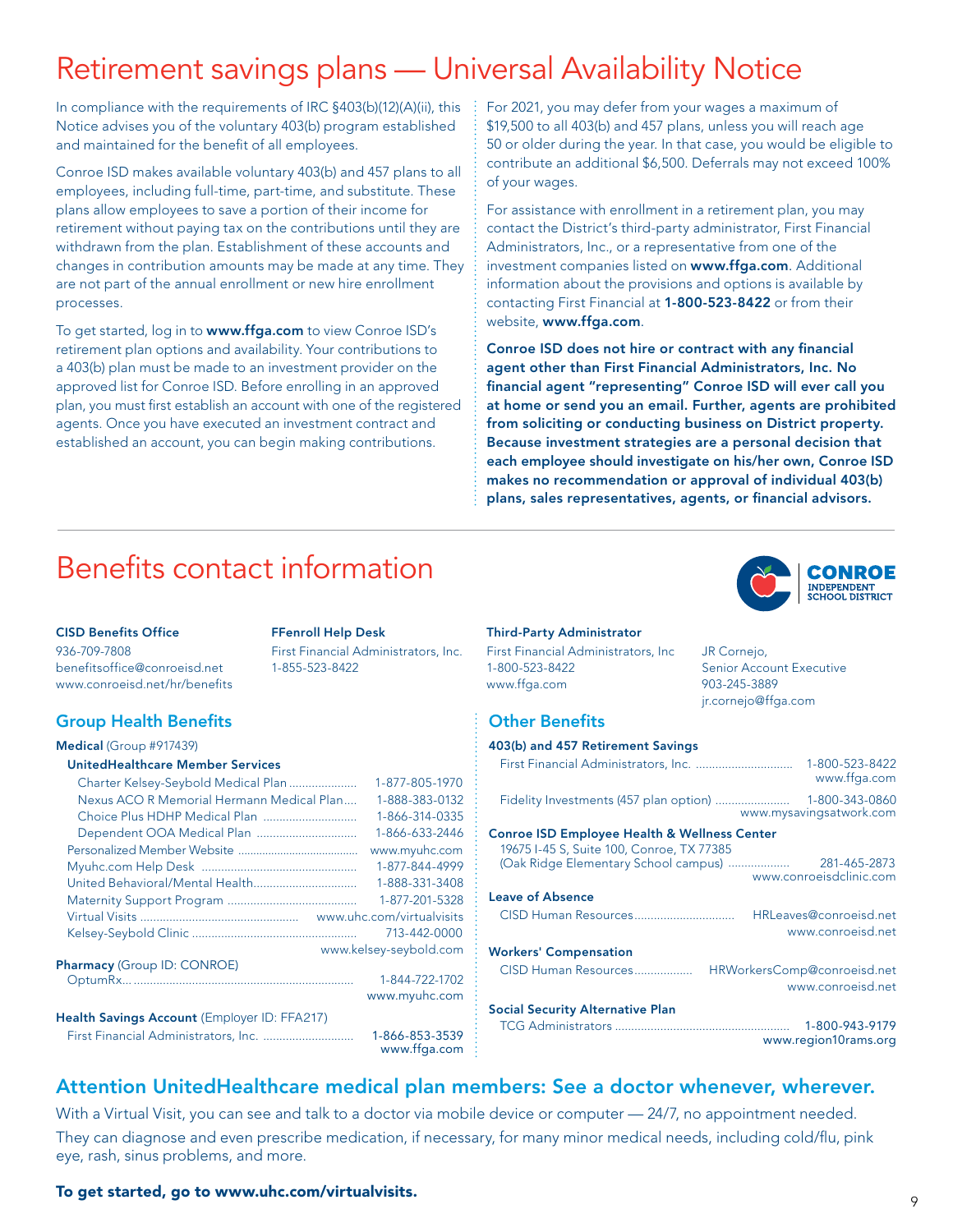<span id="page-11-0"></span>

## Notice to Employees: Requirements of the Affordable Care Act

**As of January 1, 2014, the Affordable Care Act (ACA) requires you to have health insurance for yourself and your dependents.** Some people are exempt from this requirement. To learn how to apply for an exemption, see Questions and Answers on the Individual Shared Responsibility Provision, **[www.irs.gov/Affordable-Care-Act/](http://www.irs.gov/Affordable-Care-Act/Individuals-and-Families/Questions-and-Answers-on-the-Individual-Shared-Responsibility-Provision) [Individuals-and-Families/Questions-and-Answers-on-the-Individual-Shared-Responsibility-Provision](http://www.irs.gov/Affordable-Care-Act/Individuals-and-Families/Questions-and-Answers-on-the-Individual-Shared-Responsibility-Provision)**. If you do not have health insurance for plan years through 2018, and you are not exempt, you may be subject to a penalty; starting with the 2019 plan year, the Shared Responsibility Payment no longer applies. (see **[www.healthcare.gov/fees/fee-for-not-being-covered/](http://www.healthcare.gov/fees/fee-for-not-being-covered/)**).

**Enrollment in a Conroe Independent School District (ISD) group health plan satisfies the requirement to have health insurance.** The *Conroe ISD Employee Benefits* booklet explains who is eligible to enroll in a medical plan. Enrollment in another plan, such as through a spouse, parent, or association, also satisfies the requirement to have health insurance if the plan provides minimum essential coverage.

**As an alternative to a Conroe ISD group health or another health insurance program, you may enroll in insurance through the Health Insurance Marketplace.** In Texas, the Marketplace is a federal government program that offers "one-stop shopping" to find and compare private health insurance options. Most individuals are eligible to enroll in insurance through the Marketplace. Open enrollment for the Marketplace occurs each year beginning November 1 for coverage beginning January 1 of the next calendar year. If you do not enroll by December 15, you cannot enroll in a Marketplace plan for the next calendar year unless you qualify for a Special Enrollment Period. For information on the Marketplace, see **[www.healthcare.gov](http://www.healthcare.gov)**.

**You may be eligible for a premium tax credit or other assistance toward insurance obtained through the Marketplace, depending on your household income.** More information on the premium tax credit and other cost-sharing provisions is available at **[www.healthcare.gov](http://www.healthcare.gov)**. Please note that the District will not contribute to premium costs if you enroll in insurance through the Marketplace. Also, you will lose the benefit of paying the premium with pre-tax income if you purchase insurance through the Marketplace.

**You must decide whether to enroll in the Conroe ISD group health plan within your first 31 calendar days of employment, if you are eligible.** If you decide not to enroll in the Conroe ISD group health plan during the new hire enrollment period, you will not be able to enroll again until the next annual enrollment period unless you experience a special enrollment event. On the other hand, if you decide to enroll in the Conroe ISD group health plan during your new hire enrollment period, the District's cafeteria plan does not permit you to drop insurance before the end of the plan year unless a family status change or other qualified event, per IRC Section 125, occurs.

## **Basic Information About Health Care Offered By The District**

If you decide to shop for coverage in the Marketplace, below is the employer information you will enter at **[healthcare.gov](http://healthcare.gov)** to find out if you are eligible for a premium tax credit.

This information is numbered to correspond to the Marketplace application.

| 3.                                                                                                                                                                            | Employer name<br>Conroe Independent School District |                   | 4.                                    | <b>Employer Identification Number</b><br>(EIN) 746000556 |
|-------------------------------------------------------------------------------------------------------------------------------------------------------------------------------|-----------------------------------------------------|-------------------|---------------------------------------|----------------------------------------------------------|
| 5.<br><b>Employer Address</b><br>3205 West Davis                                                                                                                              |                                                     | 6.                | Employer phone number<br>936-709-7808 |                                                          |
|                                                                                                                                                                               | 7. City<br>Conroe                                   | State<br>8.<br>TХ | 9.                                    | Zip code<br>77304                                        |
| 10. Who can we contact about employee health coverage at this job?<br>Conroe ISD Human Resources Department - Benefits Office                                                 |                                                     |                   |                                       |                                                          |
| 12. Email address<br>11. Phone number (if different from above)<br>benefitsoffice@conroeisd.net                                                                               |                                                     |                   |                                       |                                                          |
| The District offers group health coverage to all eligible employees and their eligible<br>dependents. Eligibility is described in the Conress ICD Employee Reports Cuide, The |                                                     |                   |                                       |                                                          |

dependents. Eligibility is described in the Conroe ISD Employee Benefits Guide. The coverage offered by Conroe ISD meets the minimum value standard, and the cost of this coverage to you is intended to be affordable.

### **Additional information**

The Conroe ISD plan year begins September 1 and ends August 31. Annual enrollment takes place July 1-31. If you have questions or concerns about the health insurance offered through the District, please refer to **[www.conroeisd.net/hr/benefits](http://www.conroeisd.net/hr/benefits)** or contact the Conroe ISD Benefits Office at 936-709-7808.

Questions about the Marketplace and how the Affordable Care Act impacts you as an individual should be addressed to **[www.healthcare.gov](http://www.healthcare.gov)** or your personal attorney. 10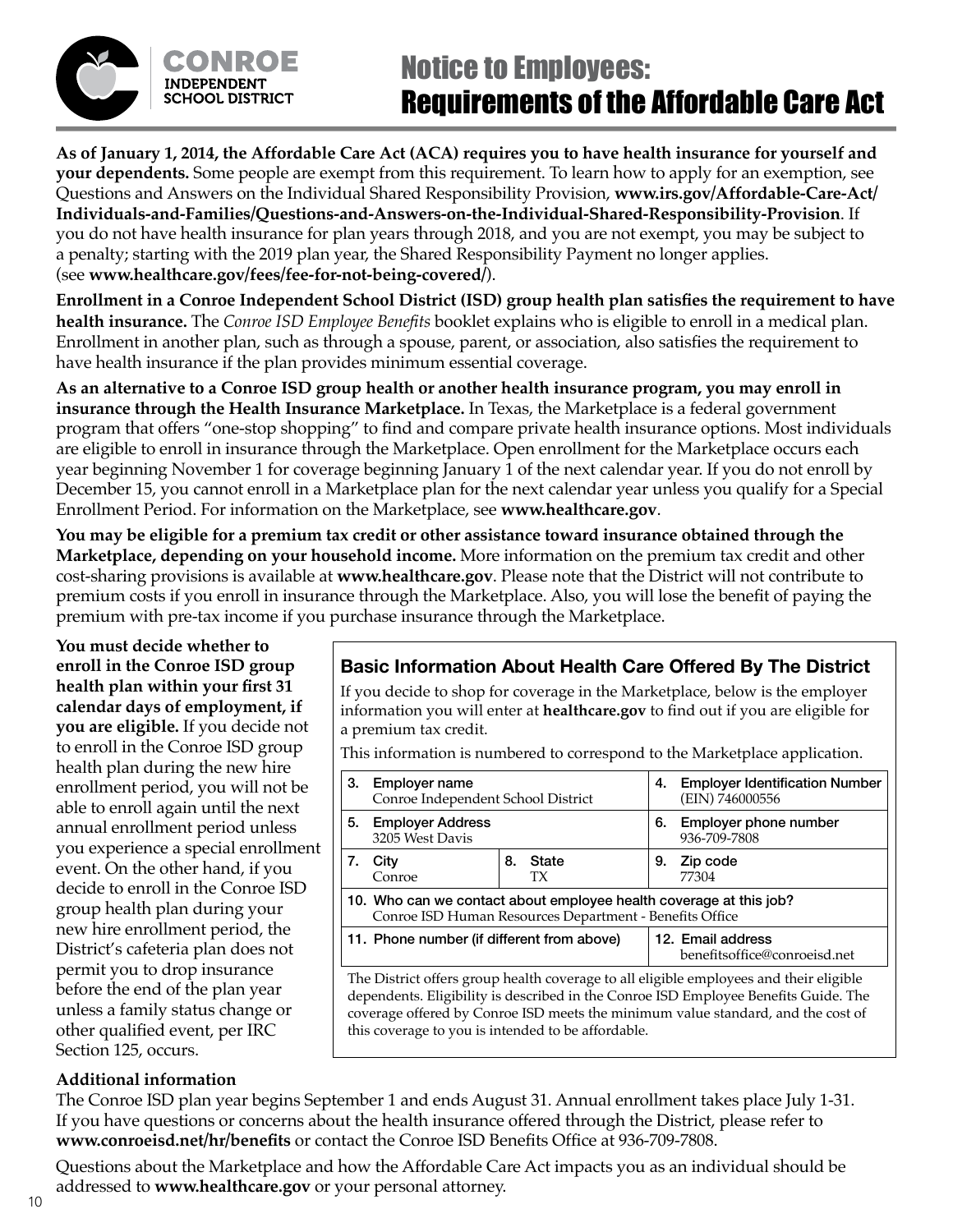## **Women's Health and Cancer Rights**

Under the Conroe ISD health plan, as required by the Women's Health and Cancer Rights Act of 1998, coverage will be provided to a person who is receiving benefits in connection with a mastectomy and who elects breast reconstruction in connection with the mastectomy for:

- (1) All stages of reconstruction of the breast on which a mastectomy has been performed;
- (2) Surgery and reconstruction of the other breast to produce a symmetrical appearance;
- (3) Prostheses; and
- (4) Treatment of physical complications of all stages of mastectomy, including lymphedemas.

This coverage will be provided in consultation with the attending physician and the patient, and will be provided in accordance with the plan design, limitations, copays, deductibles, and referral requirements, if any, as outlined in your plan documents.

If you have any questions about our coverage of mastectomies and reconstructive surgery, please call the phone number for members listed on the back of your UnitedHealthcare ID card.

For more information, you can visit this Department of Health and Human Services' Centers for Medicare and Medicaid Services website, **www.cms.gov/CCIIO/Programs-and-Initiatives/Other-Insurance-Protections/whcra\_factsheet.html**, and this U.S. Department of Labor website, **www.dol.gov/agencies/ebsa/laws-and-regulations/laws/whcra**.

## **Medicare Part D Notice of Creditable Coverage**

**Important Notice from Conroe Independent School District (ISD) About Your Prescription Drug Coverage and Medicare** 

Please read this notice carefully and keep it where you can find it. This notice has information about your current prescription drug coverage with Conroe ISD and about your options under Medicare's prescription drug coverage. This information can help you decide whether or not you want to join a Medicare drug plan. If you are considering joining, you should compare your current coverage, including which drugs are covered at what cost, with the coverage and costs of the plans offering Medicare prescription drug coverage in your area. Information about where you can get help to make decisions about your prescription drug coverage is at the end of this notice.

There are two important things you need to know about Medicare's and Conroe ISD's prescription drug coverage:

1. Medicare prescription drug coverage became available in 2006 to everyone with Medicare. You can get this coverage if you join a Medicare Prescription Drug Plan or join a Medicare Advantage Plan (like an HMO or PPO) that offers prescription drug coverage. All Medicare drug plans provide at least a standard level of

coverage set by Medicare. Some plans may also offer more coverage for a higher monthly premium.

2. Conroe ISD has determined that the prescription drug coverage offered by its group health plan is, on average for all plan participants, expected to pay out as much as standard Medicare prescription drug coverage pays and is therefore considered creditable coverage. Because your existing coverage is creditable coverage, you can keep this coverage and not pay a higher premium (a penalty) if you later decide to join a Medicare drug plan.

#### **When Can You Join A Medicare Drug Plan?**

You can join a Medicare drug plan when you first become eligible for Medicare and each year from October 15 to December 7. However, if you lose your creditable prescription drug coverage, through no fault of your own, you will be eligible for a two-month Special Enrollment Period (SEP) to join a Medicare drug plan.

#### **What Happens to Your Current Coverage If You Decide to Join a Medicare Drug Plan?**

Most participants in the Conroe ISD group health plan should probably not take any action to enroll in a Medicare Part D plan because the Conroe ISD plan covers prescription drug expenses in addition to health expenses. If you enroll in a Medicare prescription drug plan, there is no coordination of benefits between Conroe ISD's medical plan and Medicare Part D.

#### **When Will You Pay a Higher Premium (Penalty) to Join a Medicare Drug Plan?**

You should also know that if you drop or lose your current coverage

with Conroe ISD and don't join a Medicare drug plan within 63 continuous days after your current coverage ends, you may pay a higher premium (a penalty) to join a Medicare drug plan later.

If you go 63 continuous days or longer without creditable prescription drug coverage, your monthly premium may go up by at least 1% of the Medicare base beneficiary premium per month for every month that you did not have that coverage. For example, if you go 19 months without creditable coverage, your premium may consistently be at least 19% higher than the Medicare base beneficiary premium. You may have to pay this higher premium (a penalty) as long as you have Medicare prescription drug coverage. In addition, you may have to wait until the following October to join.

#### **For More Information About This Notice Or Your Prescription Drug Coverage**

Refer to the Conroe ISD website, **www.conroeisd.net**. Conroe ISD does not provide advice or counseling to participants regarding Medicare Part D plans and rules. NOTE: You'll get this notice each year. You also may request a copy of this notice at any time.

#### **For More Information About Your Options Under Medicare Prescription Drug Coverage**

More detailed information about Medicare plans that offer prescription drug coverage is in the "Medicare & You" handbook. You'll get a copy of the handbook in the mail every year from Medicare. You may also be contacted directly by Medicare drug plans.

For more information about Medicare prescription drug coverage: • Visit **www.medicare.gov**.

- Call your State Health Insurance Assistance Program (see the inside back cover of your copy of the "Medicare & You" handbook for their telephone number) for personalized help.
- Call 1-800-MEDICARE (1-800-633-4227). TTY users should call 1-877-486-2048.

If you have limited income and resources, extra help paying for Medicare prescription drug coverage is available. For information about this extra help, visit Social Security on the web at **www.socialsecurity.gov**, or call them at 1-800-772-1213 (TTY: 1-800-325-0778).

**Remember:** *Keep this Creditable Coverage notice. If you decide to join one of the Medicare drug plans, you may be required to provide a copy of this notice when you join to show whether or not you have maintained creditable coverage and, therefore, whether or not you are required to pay a higher premium (a penalty).* 

#### Administered by: Human Resources Department/Benefits Office Conroe Independent School District 3205 West Davis, Conroe, TX 77304 936-709-7808 **www.conroeisd.net/hr**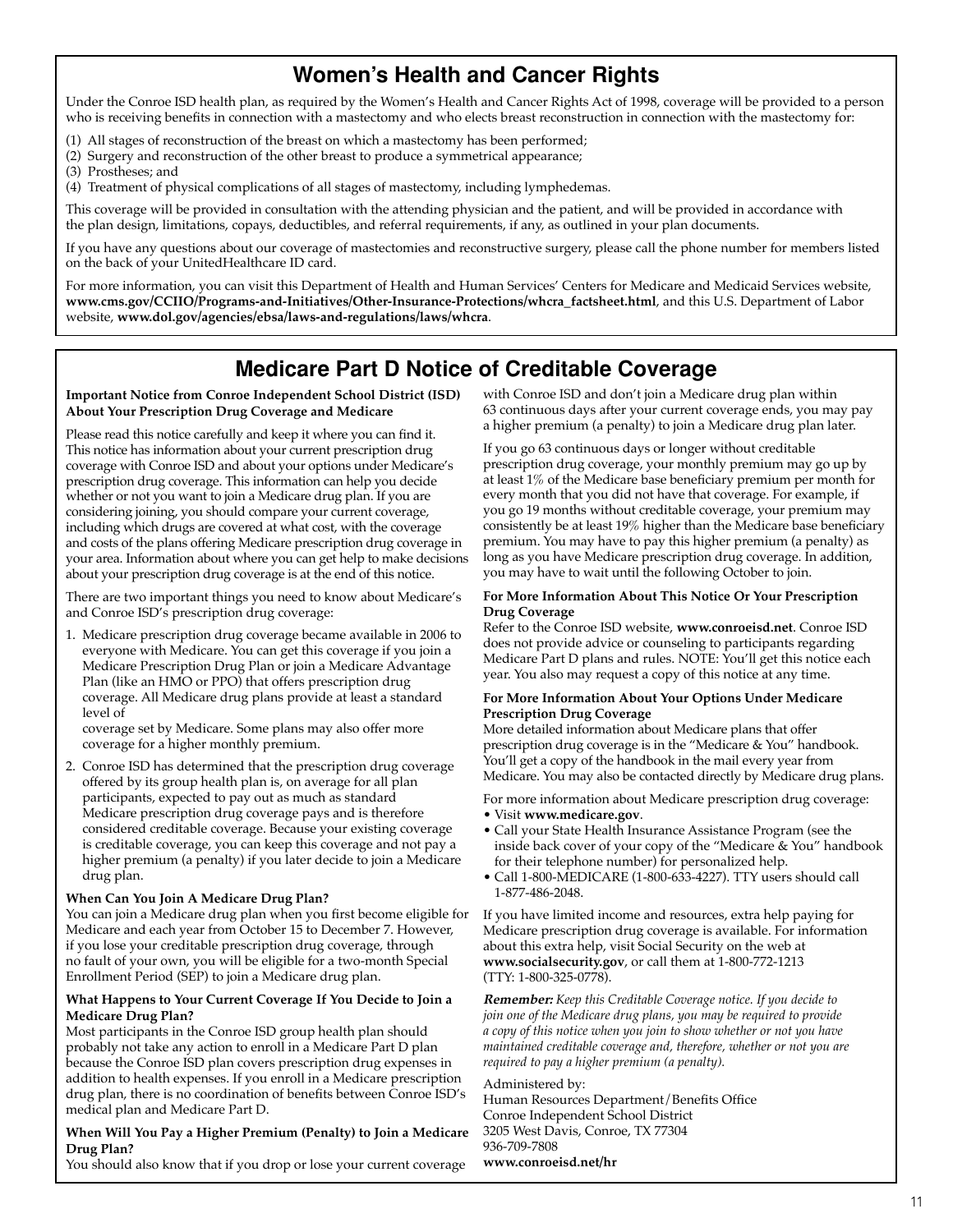## **Premium Assistance Under Medicaid and the Children's Health Insurance Program (CHIP)**

If you or your children are eligible for Medicaid or CHIP and you are eligible for health coverage from your employer, your state may have a premium assistance program that can help pay for coverage using funds from their Medicaid program or CHIP. If you or your children are not eligible for Medicaid or CHIP, you will not be eligible for these premium assistance programs, but you may be able to buy individual insurance coverage through the Health Insurance Marketplace. For more information, visit **www.healthcare.gov**.

If you or your dependents are already enrolled in Medicaid or CHIP and you live in a state listed below, contact your State Medicaid or CHIP office to find out if premium assistance is available.

If you or your dependents are NOT currently enrolled in Medicaid or CHIP, and you think you or any of your dependents might be eligible for either of these programs, contact your State Medicaid or CHIP office or dial **1-877-KIDS NOW (1-877-543-7669)** or **[www.insurekidsnow.gov](http://www.insurekidsnow.gov)** to find out how to apply. If you qualify, ask your state if it has a program that might help you pay the premiums for an employer-sponsored plan.

If you or your dependents are eligible for premium assistance under Medicaid or CHIP, as well as eligible under your employer plan, your employer must allow you to enroll in your employer plan if you are not already enrolled. This is called a "special enrollment" opportunity, and **you must request coverage within 60 days of being determined eligible for premium assistance**. If you have questions about enrolling in your employer plan, contact the Department of Labor electronically at **www.askebsa.dol.gov** or call **1-866-444-EBSA (3272)**.

#### **If you live in one of the following states, you may be eligible for assistance paying your employer health plan premiums. The following list of states is current as of January 31, 2021. Contact your State for more information on eligibility.**

| <b>State</b>           | Program(s)                  | Website(s)                                                                                                                                              | <b>Phone Number(s)</b><br>1-855-692-5447                                |
|------------------------|-----------------------------|---------------------------------------------------------------------------------------------------------------------------------------------------------|-------------------------------------------------------------------------|
| Alabama                | Medicaid<br>Medicaid        | http://www.myalhipp.com                                                                                                                                 |                                                                         |
| Alaska                 |                             | http://myakhipp.com/ and http://dhss.alaska.gov/dpa/pages/medicaid/default.aspx                                                                         | 1-866-251-4861                                                          |
| Arkansas               | Medicaid                    | http://myarhipp.com                                                                                                                                     | 1-855-692-7447                                                          |
| California<br>Colorado | Medicaid<br>Medicaid & CHIP | http://www.dhcs.ca.gov/services/Pages/TPLRD_CAU_cont.aspx                                                                                               | 1-800-541-5555                                                          |
|                        |                             | Medicaid: http://www.healthfirstcolorado.com/<br>CHIP: https://hcpf.colorado.gov/child-health-plan-plus                                                 | Medicaid: 1-800-221-3943<br>CHIP: 1-800-359-1991                        |
| Florida                | Medicaid                    | https://www.flmedicaidtplrecovery.com/flmedicaidtplrecovery.com/hipp/index.html                                                                         | 1-877-357-3268                                                          |
| Georgia                | Medicaid                    | https://medicaid.georgia.gov/third-party-liability/health-insurance-premium-payment-<br>program-hipp                                                    | 678-564-1162 ext 2131                                                   |
| Indiana                | Medicaid                    | For low-income adults 19-64: http://www.in.gov/fssa/hip<br>All others: http://www.indianamedicaid.com                                                   | For low-income adults: 1-877-438-4479<br>For all others: 1-800-403-0864 |
| Iowa                   | Medicaid & CHIP             | Medicaid: https://dhs.iowa.gov/ime/members<br>CHIP: https://dhs.iowa.gov/hawki                                                                          | Medicaid:1-800-338-8366<br>CHIP: 1-800-257-8563                         |
| Kansas                 | Medicaid                    | http://www.kdheks.gov/hcf/default.htm                                                                                                                   | 1-800-792-4884                                                          |
| Kentucky               | Medicaid & CHIP             | Medicaid: https://chfs.ky.gov<br>CHIP: https://kidshealth.ky.gov/Pages/index.aspx<br>KI-HIPP: https://chfs.ky.gov/agencies/dms/member/Pages/kihipp.aspx | CHIP: 1-877-524-4718<br>KI-HIPP: 1-855-459-6328                         |
| Louisiana              | Medicaid                    | http://dhh.louisiana.gov/index.cfm/subhome/1/n/331<br>http://www.ldh.la.gov/lahipp                                                                      | Medicaid: 1-888-342-6207<br>HIPP: 1-855-618-5488                        |
| Maine                  | Medicaid                    | http://www.maine.gov/dhhs/ofi/public-assistance/index.html                                                                                              | 1-800-442-6003                                                          |
| Massachusetts          | Medicaid & CHIP             | https://www.mass.gov/info-details/masshealth-premium-assistance-pa                                                                                      | 1-800-862-4840                                                          |
| Minnesota              | Medicaid                    | https://mn.gov/dhs/people-we-serve/children-and-families/health-care/health-care-<br>programs/programs-and-services/medical-assistance.jsp              | 1-800-657-3739                                                          |
| Missouri               | Medicaid                    | http://www.dss.mo.gov/mhd/participants/pages/hipp.htm                                                                                                   | 573-751-2005                                                            |
| Montana                | Medicaid                    | http://dphhs.mt.gov/MontanaHealthcarePrograms/HIPP                                                                                                      | 1-800-694-3084                                                          |
| Nebraska               | Medicaid                    | http://www.ACCESSNebraska.ne.gov                                                                                                                        | 1-855-632-7633                                                          |
| Nevada                 | Medicaid                    | http://dhcfp.nv.gov/                                                                                                                                    | 1-800-992-0900                                                          |
| New Hampshire          | Medicaid                    | https://www.dhhs.nh.gov/oii/hipp.htm                                                                                                                    | 1-800-852-3345 ext 5218                                                 |
| New Jersey             | Medicaid & CHIP             | Medicaid: http://www.state.nj.us/humanservices/dmahs/clients/medicaid<br>CHIP: http://www.njfamilycare.org/index.html                                   | Medicaid: 609-631-2392<br>CHIP: 1-800-701-0710                          |
| New York               | Medicaid                    | https://www.health.ny.gov/health_care/medicaid/                                                                                                         | 1-800-541-2831                                                          |
| North Carolina         | Medicaid                    | https://medicaid.ncdhhs.gov/                                                                                                                            | 919-855-4100                                                            |
| North Dakota           | Medicaid                    | http://www.nd.gov/dhs/services/medicalserv/medicaid                                                                                                     | 1-844-854-4825                                                          |
| Oklahoma               | Medicaid & CHIP             | http://www.insureoklahoma.org                                                                                                                           | 1-888-365-3742                                                          |
| Oregon                 | Medicaid                    | http://healthcare.oregon.gov/pages/index.aspx                                                                                                           | 1-800-699-9075                                                          |
| Pennsylvania           | Medicaid                    | https://www.dhs.pa.gov/providers/Providers/Pages/Medical/HIPP-Program.aspx                                                                              | 1-800-692-7462                                                          |
| Rhode Island           | Medicaid & CHIP             | http://www.eohhs.ri.gov/                                                                                                                                | 1-855-697-4347                                                          |
| South Carolina         | Medicaid                    | https://www.scdhhs.gov                                                                                                                                  | 1-888-549-0820                                                          |
| South Dakota           | Medicaid                    | http://dss.sd.gov                                                                                                                                       | 1-888-828-0059                                                          |
| Texas                  | Medicaid                    | http://www.gethipptexas.com                                                                                                                             | 1-800-440-0493                                                          |
| Utah                   | Medicaid & CHIP             | Medicaid: https://medicaid.utah.gov CHIP: http://health.utah.gov/chip                                                                                   | 1-877-543-7669                                                          |
| Vermont                | Medicaid                    | http://www.greenmountaincare.org                                                                                                                        | 1-800-250-8427                                                          |
| Virginia               | Medicaid & CHIP             | https://www.coverva.org/hipp/                                                                                                                           | Medicaid: 1-800-432-5924<br>CHIP: 1-855-242-8282                        |
| Washington             | Medicaid                    | https://www.hca.wa.gov/                                                                                                                                 | 1-800-562-3022                                                          |
| West Virginia          | Medicaid                    | http://mywvhipp.com/                                                                                                                                    | 1-855-699-8447                                                          |
| Wisconsin              | Medicaid & CHIP             | https://www.dhs.wisconsin.gov/badgercareplus/p-10095.htm                                                                                                | 1-800-362-3002                                                          |
| Wyoming                | Medicaid                    | https://health.wyo.gov/healthcarefin/medicaid/programs-and-eligibility/                                                                                 | 1-800-251-1269                                                          |
|                        |                             |                                                                                                                                                         |                                                                         |

**To see if any other states have added a premium assistance program since January 31, 2021, or for more information on special enrollment rights, contact either:**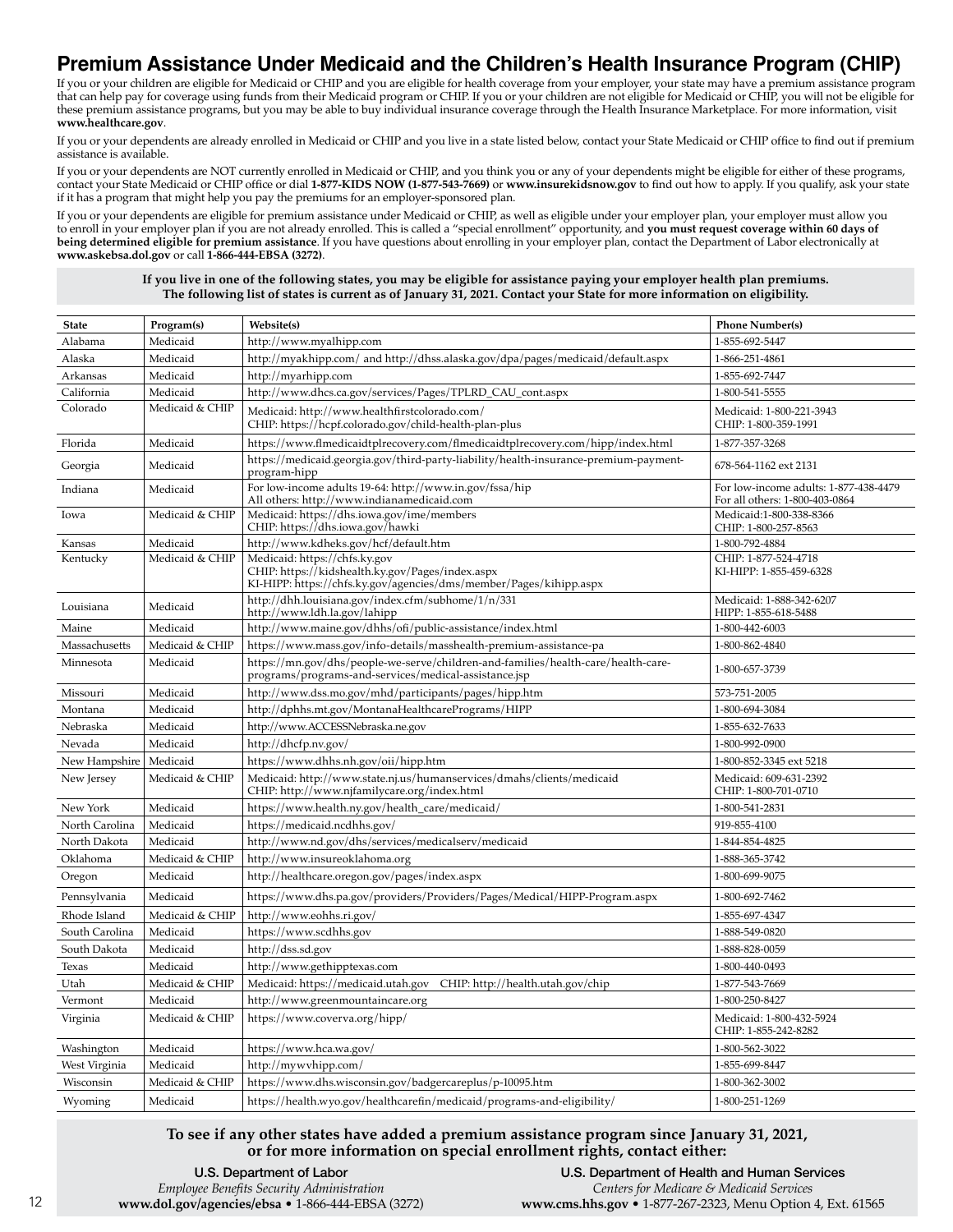## **Introduction**

You are receiving this notice because you recently gained coverage under a group health plan (the Plan). This notice has important information about your right to COBRA continuation coverage, which is a temporary extension of coverage under the Plan. **This notice explains COBRA continuation coverage, when it may become available to you and your family, and what you need to do to protect your right to get it.** When you become eligible for COBRA, you may also become eligible for other coverage options that may cost less than COBRA continuation coverage.

The right to COBRA continuation coverage was created by a federal law, the Consolidated Omnibus Budget Reconciliation Act of 1985 (COBRA). COBRA continuation coverage can become available to you and other members of your family when group health coverage would otherwise end. For more information about your rights and obligations under the Plan and under federal law, you should review the Plan's Summary Plan Description or contact the Plan Administrator.

**You may have other options available to you when you lose group health coverage.** For example, you may be eligible to buy an individual plan through the Health Insurance Marketplace. By enrolling in coverage through the Marketplace, you may qualify for lower costs on your monthly premiums and lower out-of-pocket costs. Additionally, you may qualify for a 30-day special enrollment period for another group health plan for which you are eligible (such as a spouse's plan), even if that plan generally doesn't accept late enrollees.

### **What is COBRA continuation coverage?**

COBRA continuation coverage is a continuation of Plan coverage when it would otherwise end because of a life event. This is also called a "qualifying event." Specific qualifying events are listed later in this notice. After a qualifying event, COBRA continuation coverage must be offered to each person who is a "qualified beneficiary." You, your spouse, and your dependent children could become qualified beneficiaries if coverage under the Plan is lost because of the qualifying event. Under the Plan, qualified beneficiaries who elect COBRA continuation coverage must pay for COBRA continuation coverage.

If you're an employee, you'll become a qualified beneficiary if you lose your coverage under the Plan because of the following qualifying events:

- •Your hours of employment are reduced, or
- •Your employment ends for any reason other than your gross misconduct.

If you're the spouse of an employee, you'll become a qualified beneficiary if you lose your coverage under the Plan because of the following qualifying events:

- •Your spouse dies;
- •Your spouse's hours of employment are reduced;
- •Your spouse's employment ends for any reason other than his or her gross misconduct;
- •Your spouse becomes entitled to Medicare benefits (under Part A, Part B, or both); or
- •You become divorced or legally separated from your spouse.

## Continuation Coverage Rights Under COBRA

Your dependent children will become qualified beneficiaries if they lose coverage under the Plan because of the following qualifying events:

- •The parent-employee dies;
- •The parent-employee's hours of employment are reduced;
- •The parent-employee's employment ends for any reason other than his or her gross misconduct;
- •The parent-employee becomes entitled to Medicare benefits (Part A, Part B, or both);
- •The parents become divorced or legally separated; or
- •The child stops being eligible for coverage under the Plan as a "dependent child."

## **When is COBRA continuation coverage available?**

The Plan will offer COBRA continuation coverage to qualified beneficiaries only after the Plan Administrator has been notified that a qualifying event has occurred. The employer must notify the Plan Administrator of the following qualifying events:

- •The end of employment or reduction of hours of employment;
- •Death of the employee; or
- •The employee's becoming entitled to Medicare benefits (under Part A, Part B, or both).

**For all other qualifying events (divorce or legal separation of the employee and spouse or a dependent child's losing eligibility for coverage as a dependent child), you must notify the Plan Administrator within 60 days after the qualifying event occurs. You must provide this notice to: Conroe ISD Benefits Office.** 

## **How is COBRA continuation coverage provided?**

Once the Plan Administrator receives notice that a qualifying event has occurred, COBRA continuation coverage will be offered to each of the qualified beneficiaries. Each qualified beneficiary will have an independent right to elect COBRA continuation coverage. Covered employees may elect COBRA continuation coverage on behalf of their spouses, and parents may elect COBRA continuation coverage on behalf of their children.

COBRA continuation coverage is a temporary continuation of coverage that generally lasts for 18 months due to employment termination or reduction of hours of work. Certain qualifying events, or a second qualifying event during the initial period of coverage, may permit a beneficiary to receive a maximum of 36 months of coverage.

There are also ways in which this 18-month period of COBRA continuation coverage can be extended:

#### *Disability extension of 18-month period of COBRA continuation coverage*

If you or anyone in your family covered under the Plan is determined by Social Security to be disabled and you notify the Plan Administrator in a timely fashion, you and your entire family

may be entitled to get up to an additional 11 months of COBRA continuation coverage, for a maximum of 29 months. The disability would have to have started at some time before the 60th day of COBRA continuation coverage and must last at least until the end of the 18-month period of COBRA continuation coverage.

#### *Second qualifying event extension of 18-month period of continuation coverage*

If your family experiences another qualifying event during the 18 months of COBRA continuation coverage, the spouse and dependent children in your family can get up to 18 additional months of COBRA continuation coverage, for a maximum of 36 months, if the Plan is properly notified about the second qualifying event. This extension may be available to the spouse and any dependent children getting COBRA continuation coverage if the employee or former employee dies; becomes entitled to Medicare benefits (under Part A, Part B, or both); gets divorced or legally separated; or if the dependent child stops being eligible under the Plan as a dependent child.

This extension is only available if the second qualifying event would have caused the spouse or dependent child to lose coverage under the Plan had the first qualifying event not occurred.

### **Are there other coverage options besides COBRA continuation coverage?**

Yes. Instead of enrolling in COBRA continuation coverage, there may be other coverage options for you and your family through the Health Insurance Marketplace, Medicaid, or other group health plan coverage options (such as a spouse's plan) through what is called a "special enrollment period." Some of these options may cost less than COBRA continuation coverage. You can learn more about many of these options at **[www.healthcare.gov](http://www.healthcare.gov)**.

## **If you have questions**

Questions concerning your Plan or your COBRA continuation coverage rights should be addressed to the contact or contacts identified below. For more information about your rights under the Employee Retirement Income Security Act (ERISA), including COBRA, the Patient Protection and Affordable Care Act, and other laws affecting group health plans, contact the nearest Regional or District Office of the U.S. Department of Labor's Employee Benefits Security Administration (EBSA) in your area or visit **[www.dol.gov/agencies/ebsa](http://www.dol.gov/agencies/ebsa)**. (Addresses and phone numbers of Regional and District EBSA Offices are available through EBSA's website.) For more information about the Marketplace, visit **[www.healthcare.gov](http://www.healthcare.gov)**.

## **Keep your Plan informed of address changes**

To protect your family's rights, let the Plan Administrator know about any changes in the addresses of family members. You should also keep a copy, for your records, of any notices you send to the Plan Administrator.

## **Plan contact information**

If you have questions about COBRA continuation coverage, please contact the Conroe ISD Benefits Office at 936-709-7808.